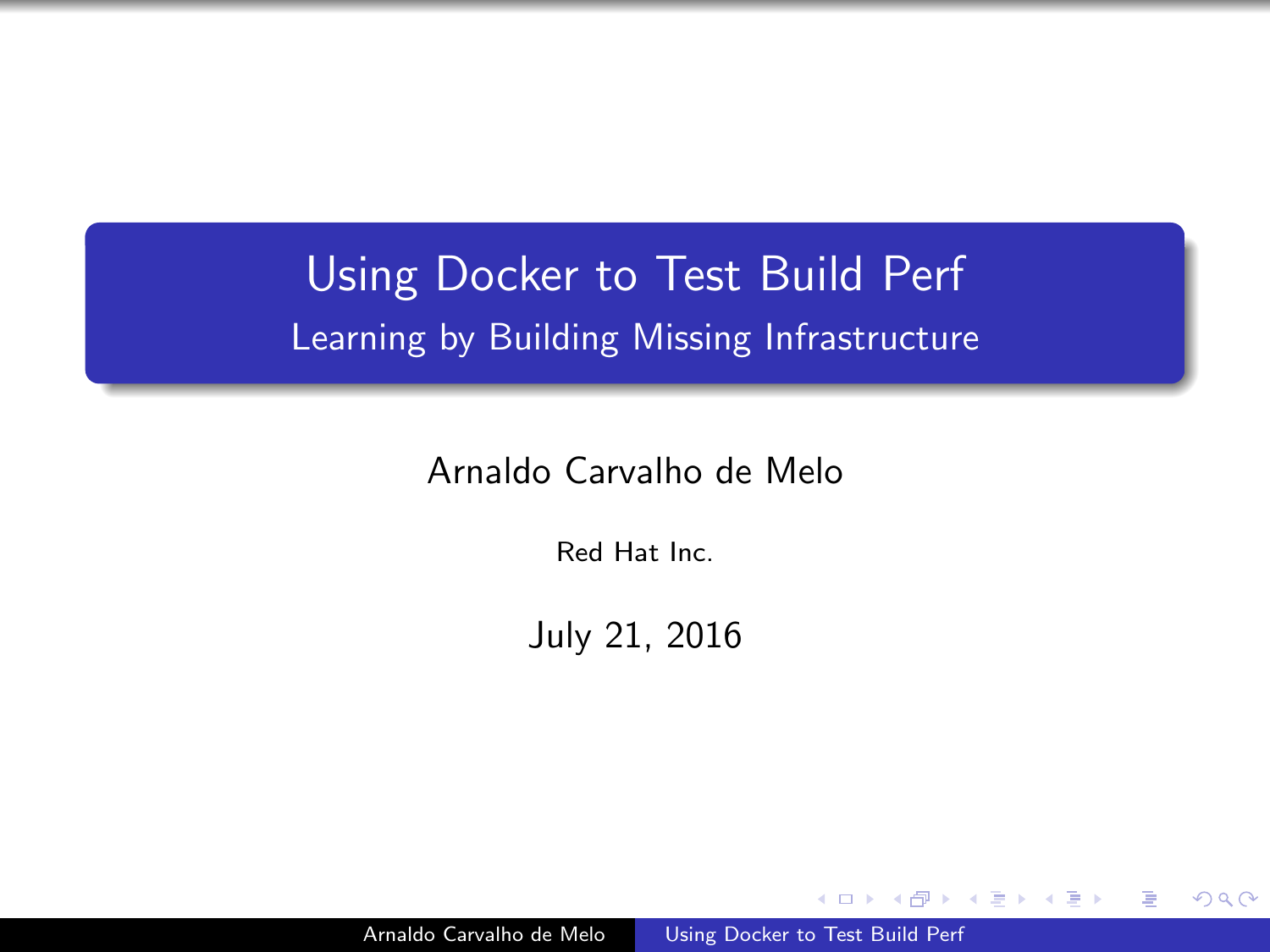- Seems to be the most popular
- Adopted by Red Hat
- **•** Together with kubernetes, for clustering
- But it is possible to export its images as tarballs
- And use it with systemd-nspawn
- And replace kubernetes with swarm, fleet, mesos...
- Good enough for my purposes so far

つくい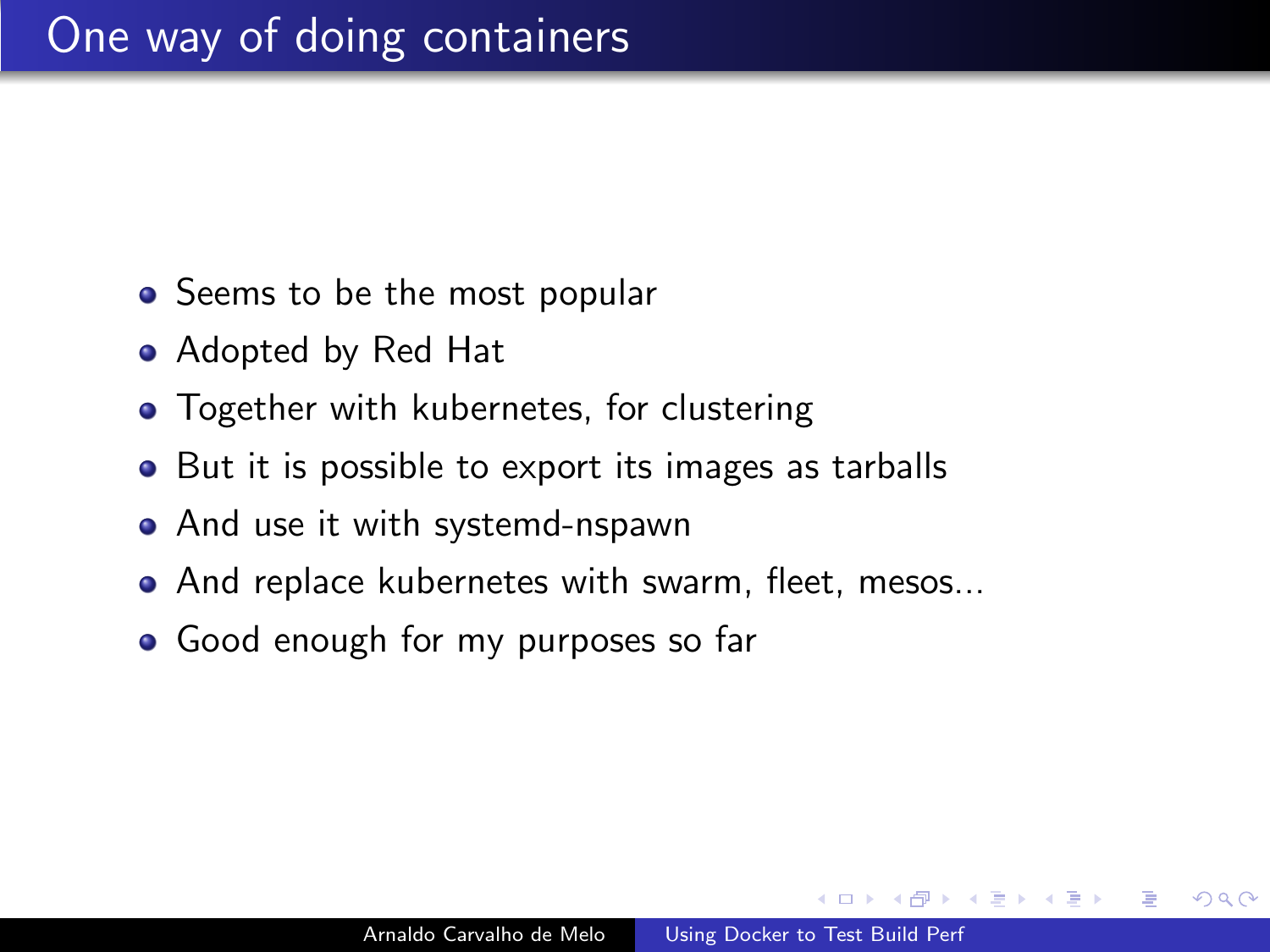- Has a daemon
- Uses cgroups, namespaces, etc, just like Neil described
- Uses git concepts/subcommands
- push, pull, create, image layer ids named by content hashes
- Public repository
- And a RedHat one
- Lots of pre-built images
- You can publish some more
- Pulls to your machine at first use
- 2nd use is super fast

 $QQ$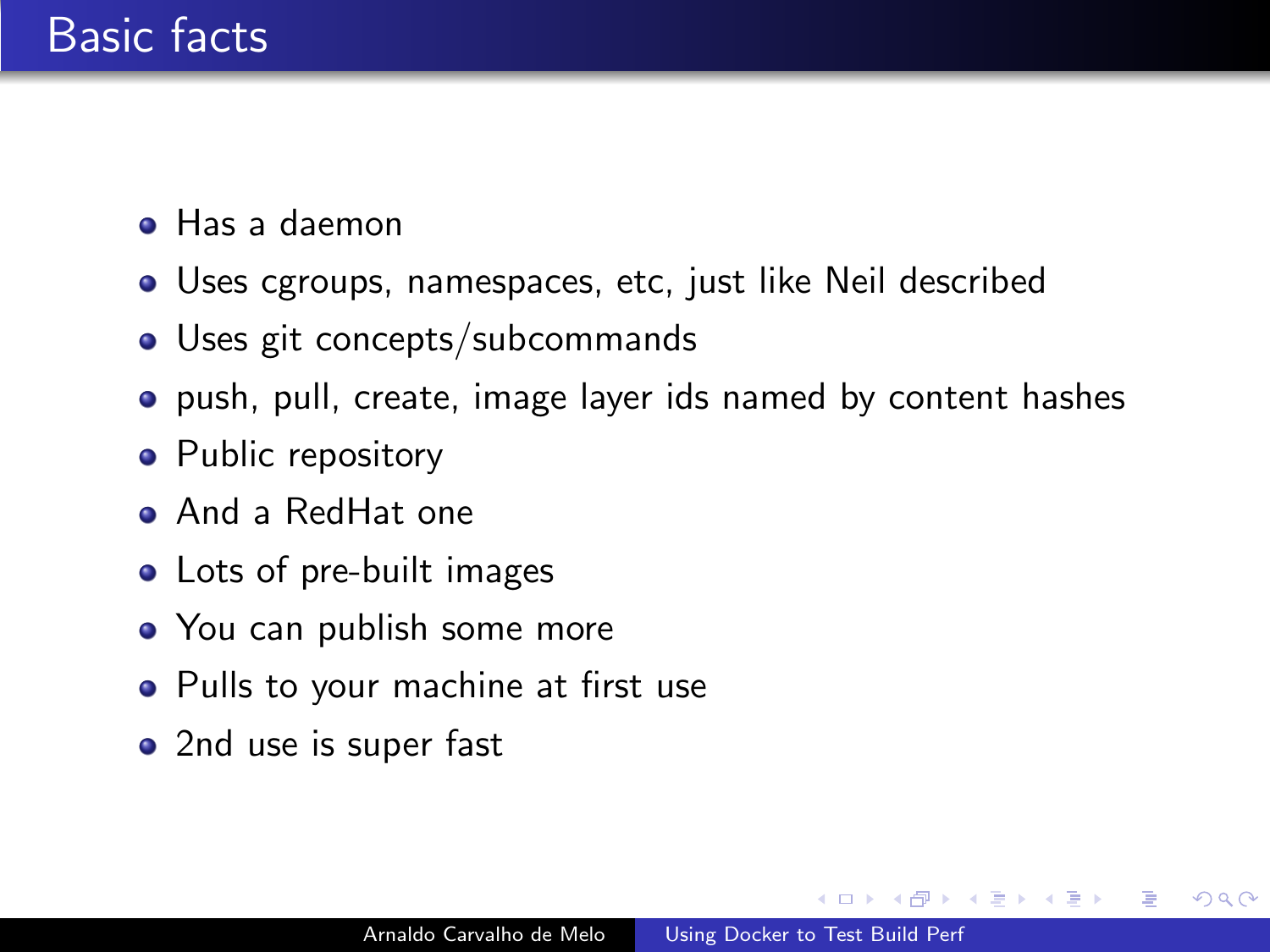## Good for test building

- Lots of base images (chroots)
- **•** After building, everything is thrown away
- **a** Lots of documentation
- **Public infrastructure**
- Better than learning something specific for testing
- We can use existing cloud infrastructure
- To scale building to many targets using kubernetes
- Other people can reproduce your tests without much setup time

つくい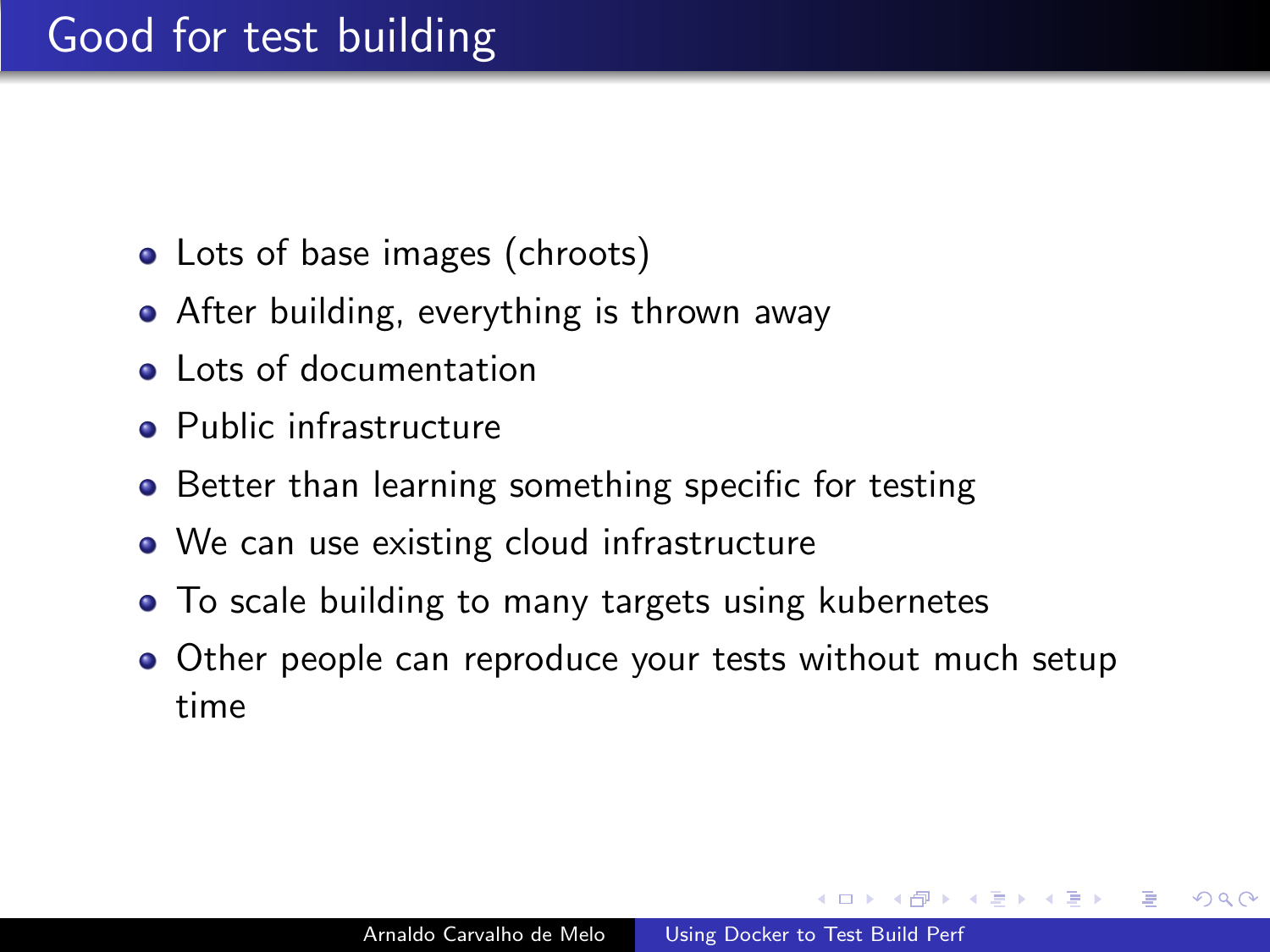#### First time: Docker's "hello, world"

# dnf install docker Installed size: 35 M # systemctl start docker # cat /etc/redhat-release Fedora release 24 (Twenty Four) # time docker run -ti debian cat /etc/debian\_version Unable to find image 'debian:latest' locally Trying to pull repository docker.io/library/debian ... latest: Pulling from docker.io/library/debian 5c90d4a2d1a8: Pull complete Digest: sha256:8b1fc3a7a55c42e3445155b2f8f40c55de5f8bc8012992b26b570530c4 Status: Downloaded newer image for docker.io/debian:latest 8.5 real 0m32.537s [root@zoo ~]# time docker run -ti debian cat /etc/debian\_version 8.5 real 0m1.280s # docker images REPOSITORY TAG IMAGE ID CREATED SIZE docker.io/debian latest 1b088884749b 5 weeks ago 125.1 MB イロン イ団ン イミン イミン  $299$ 重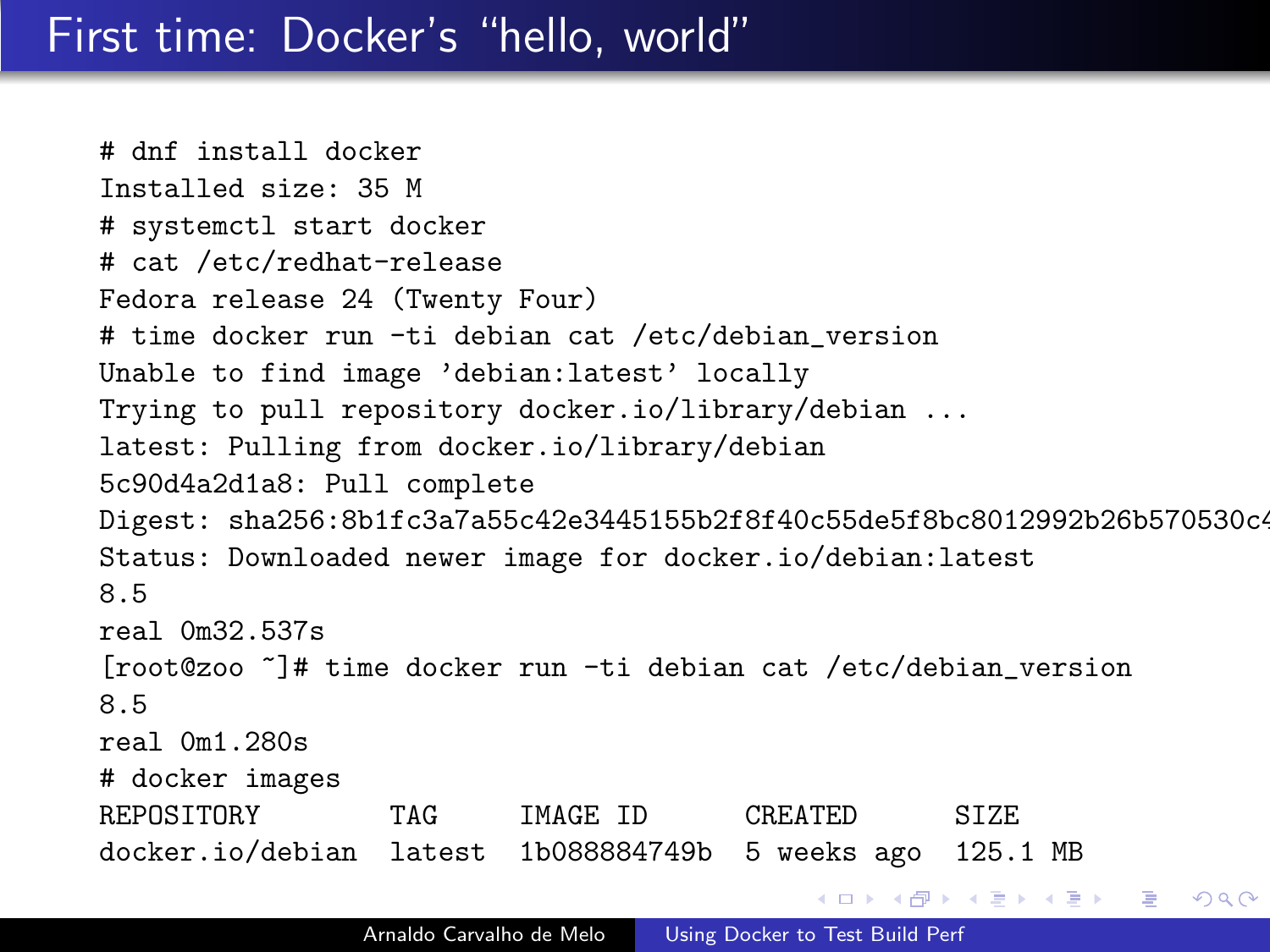- **•** RHEL images
- Edit /etc/sysconfig/docker
- –add-registry registry.access.redhat.com

つくへ

唐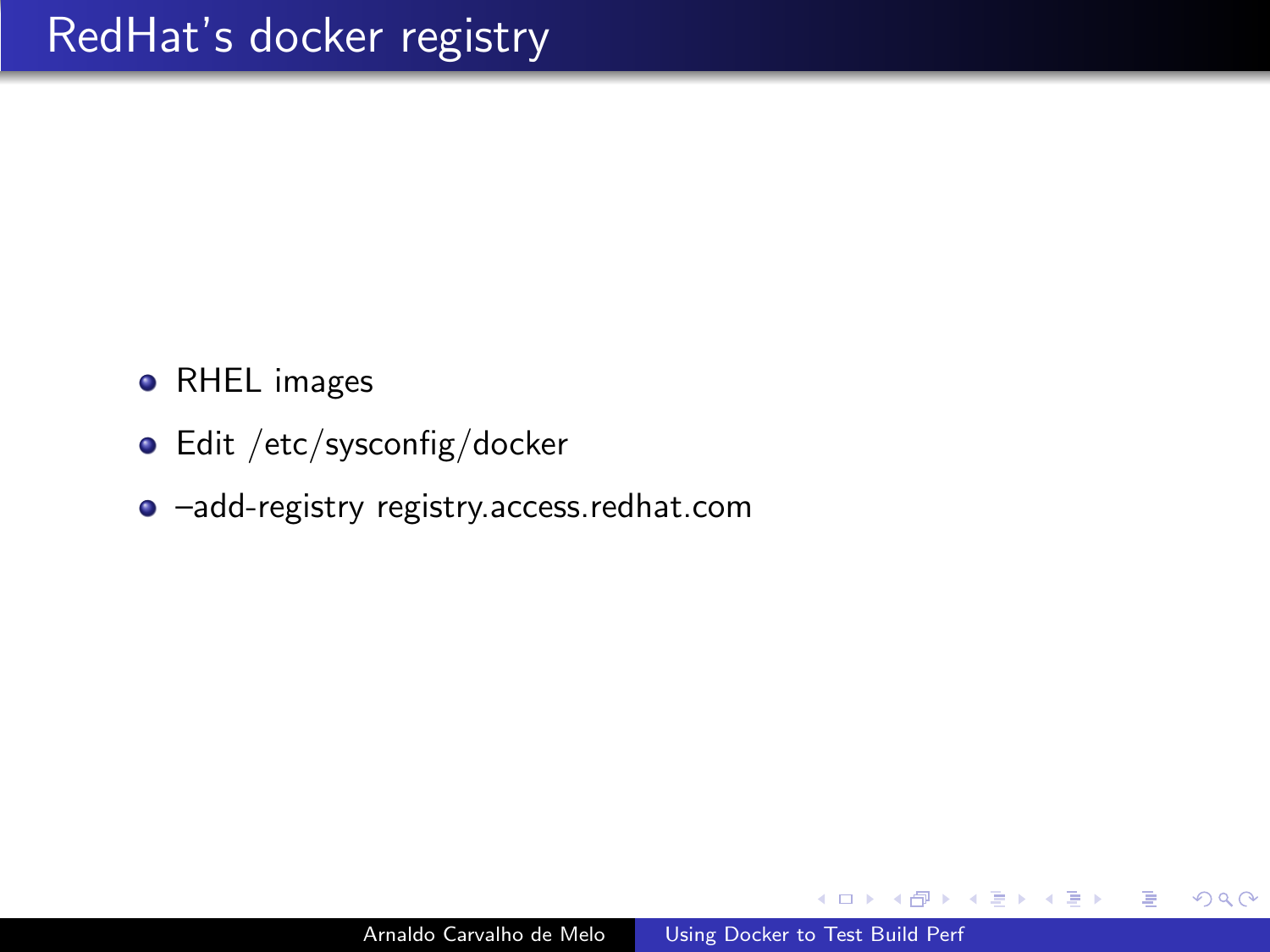| # docker search rhel7 |                                                                 |             |              |
|-----------------------|-----------------------------------------------------------------|-------------|--------------|
| INDEX                 | NAME                                                            | DESCRIPTION | <b>STARS</b> |
| <snip></snip>         |                                                                 |             |              |
|                       | redhat.com registry.access.redhat.com/rhel7 minimal runtime 0   |             |              |
|                       | redhat.com registry.access.redhat.com/rhel7.0 minimal runtime 0 |             |              |
| redhat.com            | registry.access.redhat.com/rhel7.1 minimal runtime 0            |             |              |
| <snip></snip>         | redhat.com registry.access.redhat.com/rhel7.2 minimal runtime 0 |             |              |
|                       |                                                                 |             |              |

**← ロ ▶ → イ 冊**  $\,$ 一く店  $\,$ 活  $\,$ ×.

Ε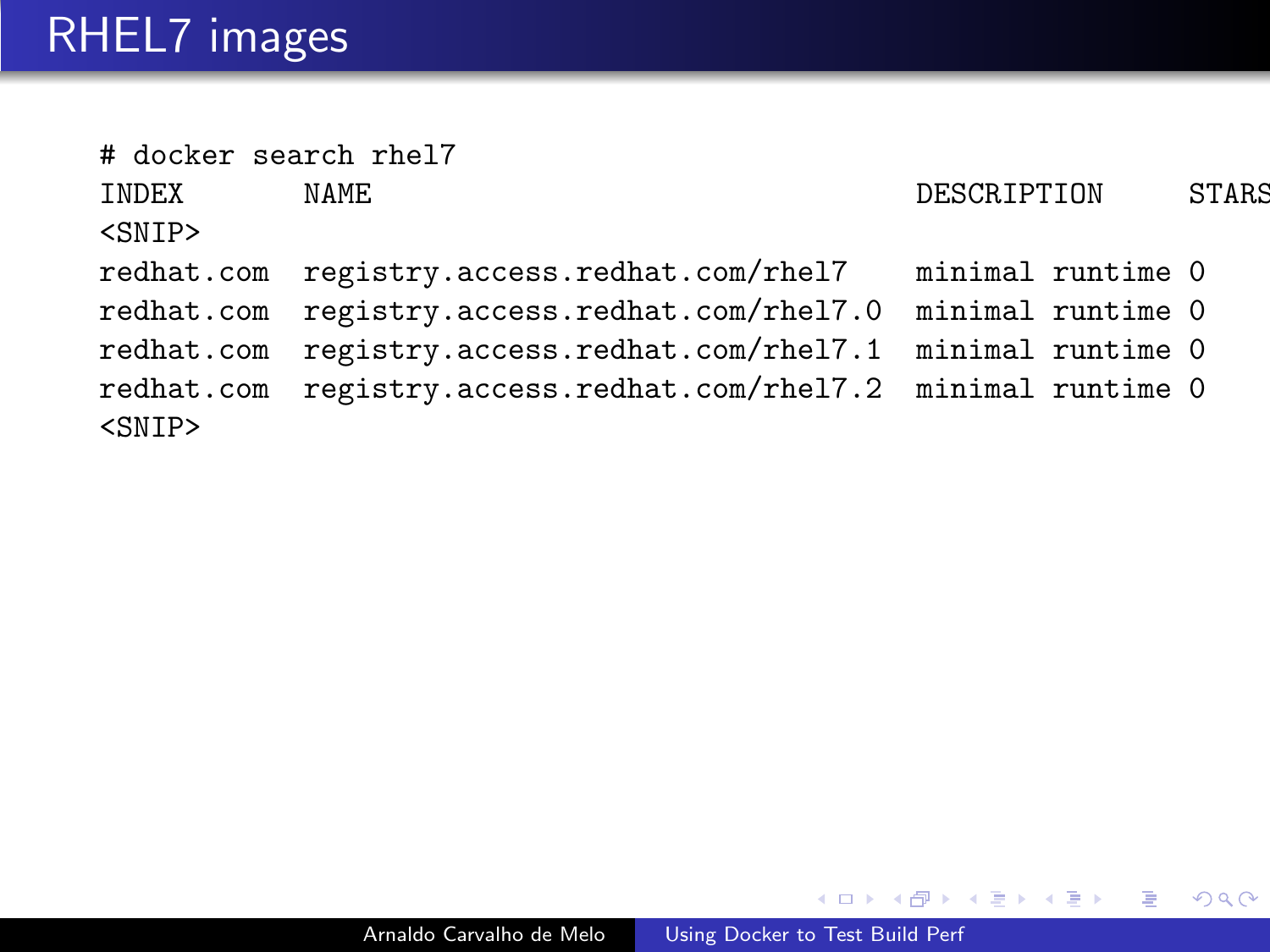## <span id="page-7-0"></span>Building Software in a Container

- **•** Base containers are minimal, no toolchain
- **•** Perf has many features, needs lots of -devel packages
- **•** Does feature detection
- **Some libraries miss some features**
- **•** Start with bare minimum: make, bison, flex, gcc
- **•** Try to run perf inside the container
- Use –volume to map source dir in the host to the container
- Use :Z suffix to SELinux relabel and avoid –privileged

つくい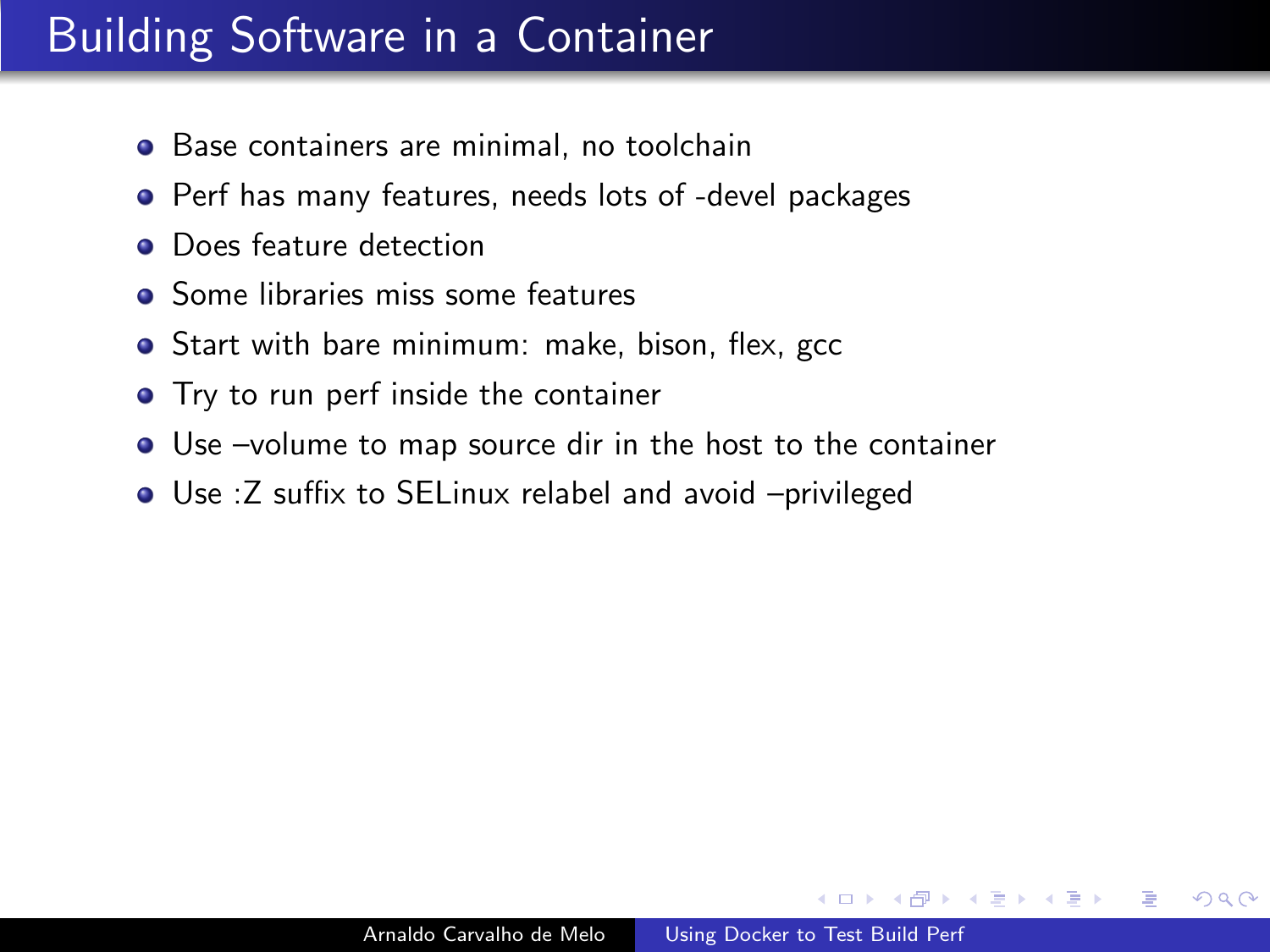### Building Software in a Container

```
[root@jouet 5]# docker run --volume /home/acme/git:/git:Z \
                          --tty --interactive fedora:24 /bin/bash
[root@545f2335f316 /]# dnf install make bison flex gcc
Total download size: 44 M
[root@545f2335f316 linux]# make -C tools/perf O=/tmp/
 BUILD: Doing 'make -j4' parallel build
Auto-detecting system features:
... dwarf: [ OFF ]
...<br>dwarf_getlocations: [ OFF ]<br>... glibc: [ on ]
```

|          | KTING' FAN I            |         |  |
|----------|-------------------------|---------|--|
| .        | gtk2: [ OFF ]           |         |  |
| .        | libaudit: [ OFF ]       |         |  |
| .        | libbfd: [ OFF ]         |         |  |
| .        | libelf:                 | r off 1 |  |
| $\cdots$ | libnuma:                | r off 1 |  |
| .        | numa_num_possible_cpus: | f OFF 1 |  |
| .        | libperl: [ OFF ]        |         |  |
| .        | libpython: [ OFF ]      |         |  |
| .        | libslang: [ OFF ]       |         |  |
| .        | libcrypto: [ OFF ]      |         |  |
| .        | libunwind:              | r off 1 |  |
| .        | libdw-dwarf-unwind:     | r off 1 |  |
| .        | $z$ lib:                | r off 1 |  |
| .        | lzma:                   | r off 1 |  |
| .        | get_cpuid:              | fon 1   |  |
|          | hnf ·                   | Γ ∩n    |  |

... bpf: [ on ] No libelf found, disables 'probe' tool and BPF support in 'perf record', please install libelf-dev, libelf-devel or elfutils-libelf-devel No sys/sdt.h found, no SDT events are defined, please install systemtap-sdt-devel or systemtap-sdt-dev Disabling post unwind, no support found.

No libaudit.h found, disables 'trace' tool, please install audit-libs-devel or libaudit-dev No libcrypto.h found, disables jitted code injection, please install libssl-devel or libssl-dev slang not found, disables TUI support. Please install slang-devel, libslang-dev or libslang2-dev GTK2 not found, disables GTK2 support. Please install gtk2-devel or libgtk2.0-dev Missing perl devel files. Disabling perl scripting support, please install perl-ExtUtils-Embed/libperl-dev No python interpreter was found: disables Python support - please install python-devel/python-dev No liblzma found, disables xz kernel module decompression, please install xz-devel/liblzma-dev No numa.h found, disables 'perf bench numa mem' benchmark, please install num[actl](#page-7-0)-d[evel/libnuma-devel/libnuma-dev](#page-0-0)<br> $\iff$   $\iff$   $\Rightarrow$   $\Rightarrow$   $\Rightarrow$   $\Rightarrow$ 

 $\Omega$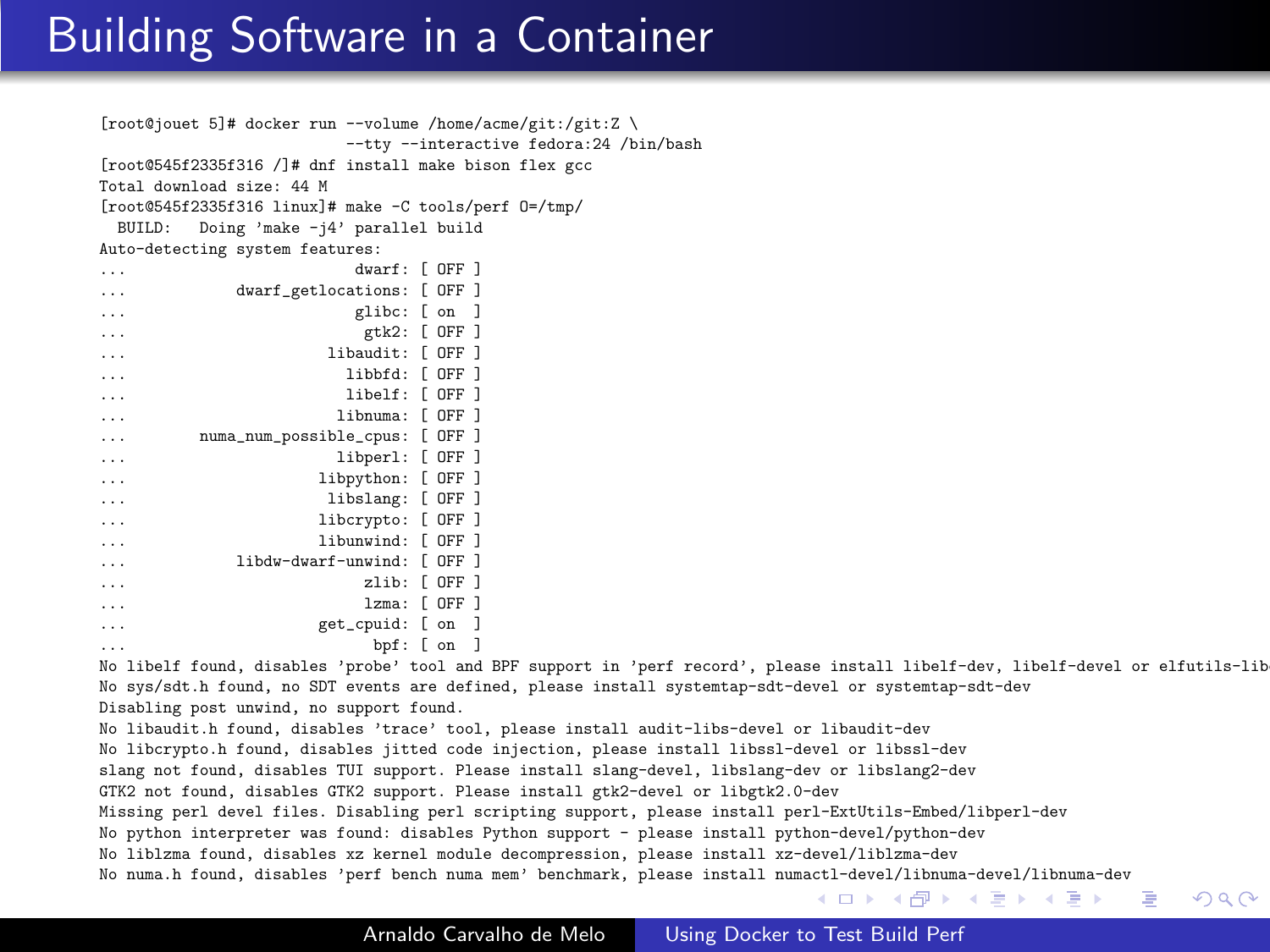[root@545f2335f3 linux]# /tmp/perf stat ls Error: You may not have permission to collect stats.

Consider tweaking /proc/sys/kernel/perf\_event\_paranoid, which controls use of the performance events system by unprivileged users (without CAP\_SYS\_ADMIN).

The current value is 2:

-1: Allow use of (almost) all events by all users >= 0: Disallow raw tracepoint access by users without CAP\_IOC\_LOCK >= 1: Disallow CPU event access by users without CAP\_SYS\_ADMIN >= 2: Disallow kernel profiling by users without CAP\_SYS\_ADMIN [root@545f2335f3 linux]# cat /proc/sys/kernel/perf\_event\_paranoid 2

 $[root@545f2335f3 \text{ } Linux]$ # echo 0 > /proc/sys/kernel/perf\_event\_parano bash: /proc/sys/kernel/perf\_event\_paranoid: Read-only file system

メロメ メ都 メメ きょく ミメー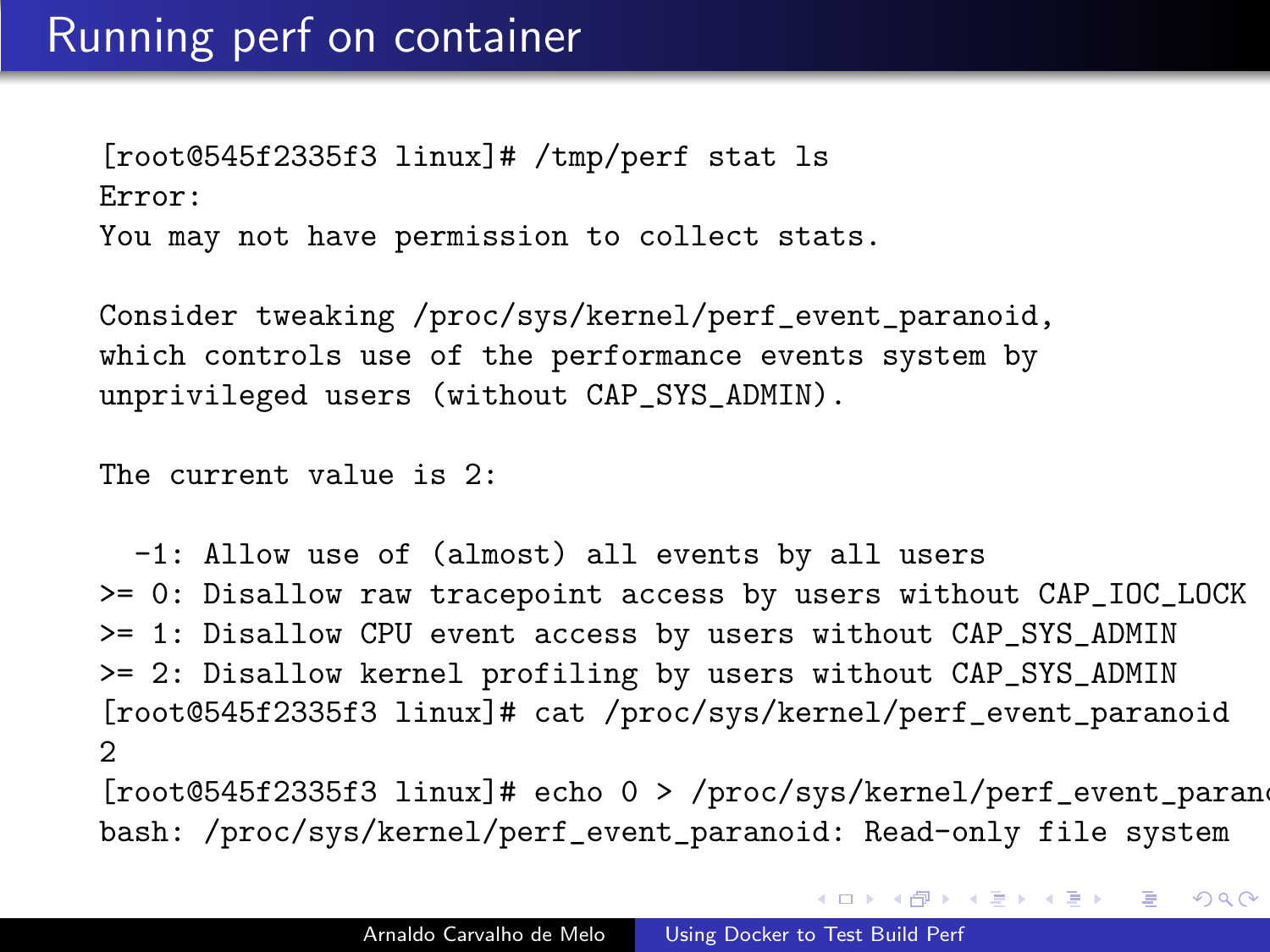## Privileged Containers

- **CAP\_SYS\_ADMIN** dropped by default by docker
- Outside the container, 2 is the default for perf\_event\_paranoid
- Use –privileged
- **•** But, have to create new container, install packages again

化重 经间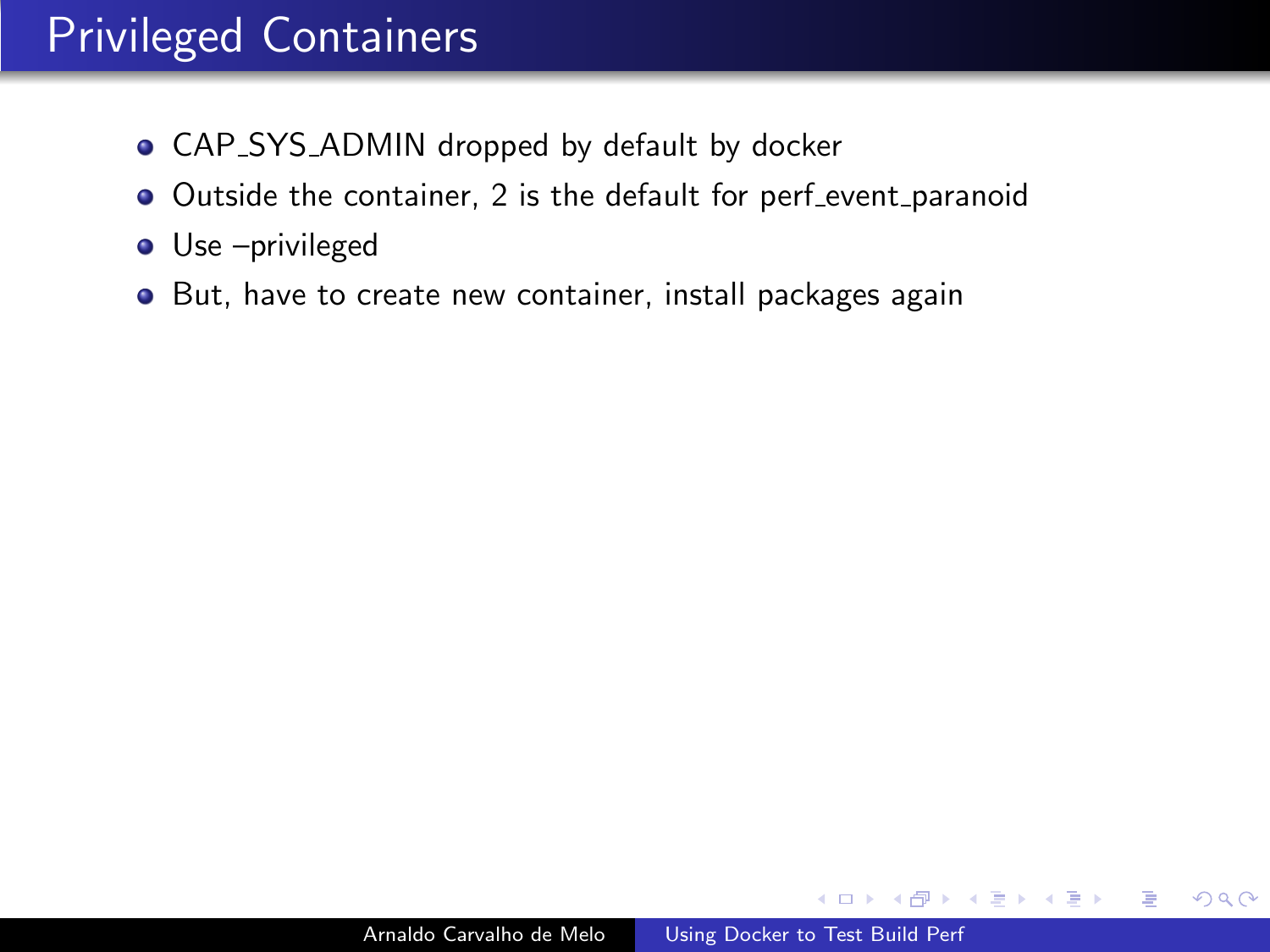#### Privileged Containers: Running perf

```
[root@jouet rawhide]# docker run --privileged \
                                 -v /home/acme/git:/git:Z \
                                 -ti fedora:24 /bin/bash
<SNIP installing make bison flex gcc, building the tool>
[root@31a2376a4c /]# /tmp/perf stat sleep 1
```
Performance counter stats for 'sleep 1':

| 0.416815 | task-clock (msec) | # |               | 0.000 CPUs utilized   |
|----------|-------------------|---|---------------|-----------------------|
| 2        | context-switches  | # | $0.005$ M/sec |                       |
| 0        | cpu-migrations    | # |               | 0.000 K/sec           |
| 49       | page-faults       | # | $0.118$ M/sec |                       |
| 1059597  | cycles            | # | 2.542 GHz     |                       |
| 661786   | instructions      | # |               | 0.62 insn per cycle   |
| 125219   | branches          | # | 300.419 M/sec |                       |
| 6831     | branch-misses     | # |               | 5.46% of all branches |

1.002728350 seconds time elapsed

 $2990$ 

AD > ( E > ( E > )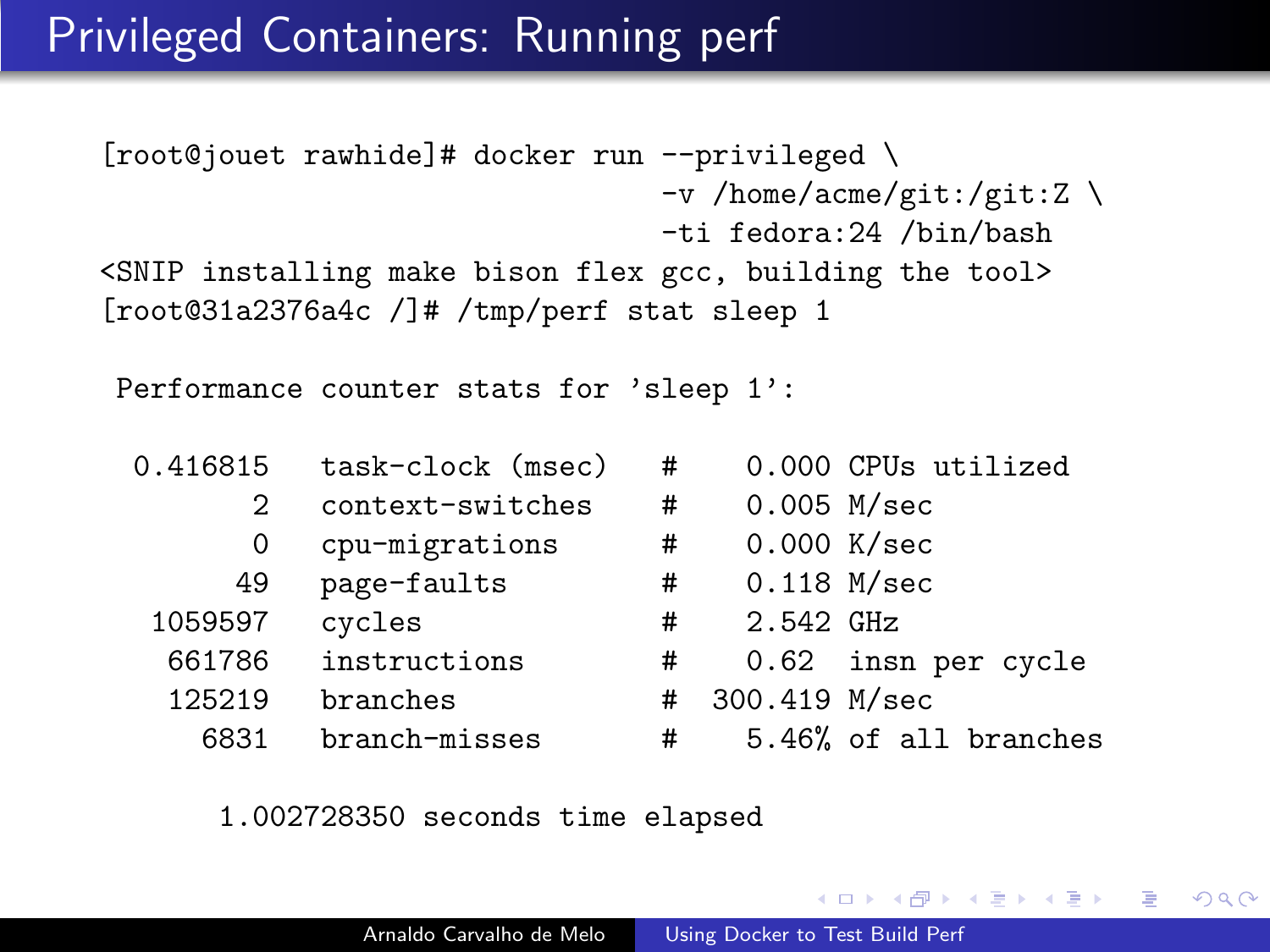| $[root@31a2376a4c76 / ]$ # /tmp/perf test 2>&1   grep -v Ok |                          |
|-------------------------------------------------------------|--------------------------|
| 1: vmlinux symtab matches kallsyms                          | : Skip                   |
| 14: struct perf_event_attr setup                            | : Skip                   |
| 21: Test object code reading                                | : FAILED!                |
| 33: Test kmod_path__parse function                          | : FAILED!                |
| 35: Test LLVM searching and compiling                       | $\ddot{\cdot}$           |
| 35.1: Basic BPF llvm compiling test                         | : Skip                   |
| 35.2: Test kbuild searching                                 | : Skip                   |
| 35.3: Compile source for BPF prologue                       | : Skip                   |
| 35.4: Compile source for BPF relocation :                   | Skip                     |
| 37: Test BPF filter                                         | : Skip (not compiled in) |
| 47: Test SDT event probing                                  | : Skip                   |
| 52: Test intel cqm nmi context read                         | : Skip                   |

Ε

∍ **B** 

 $\rightarrow$ 

κÞ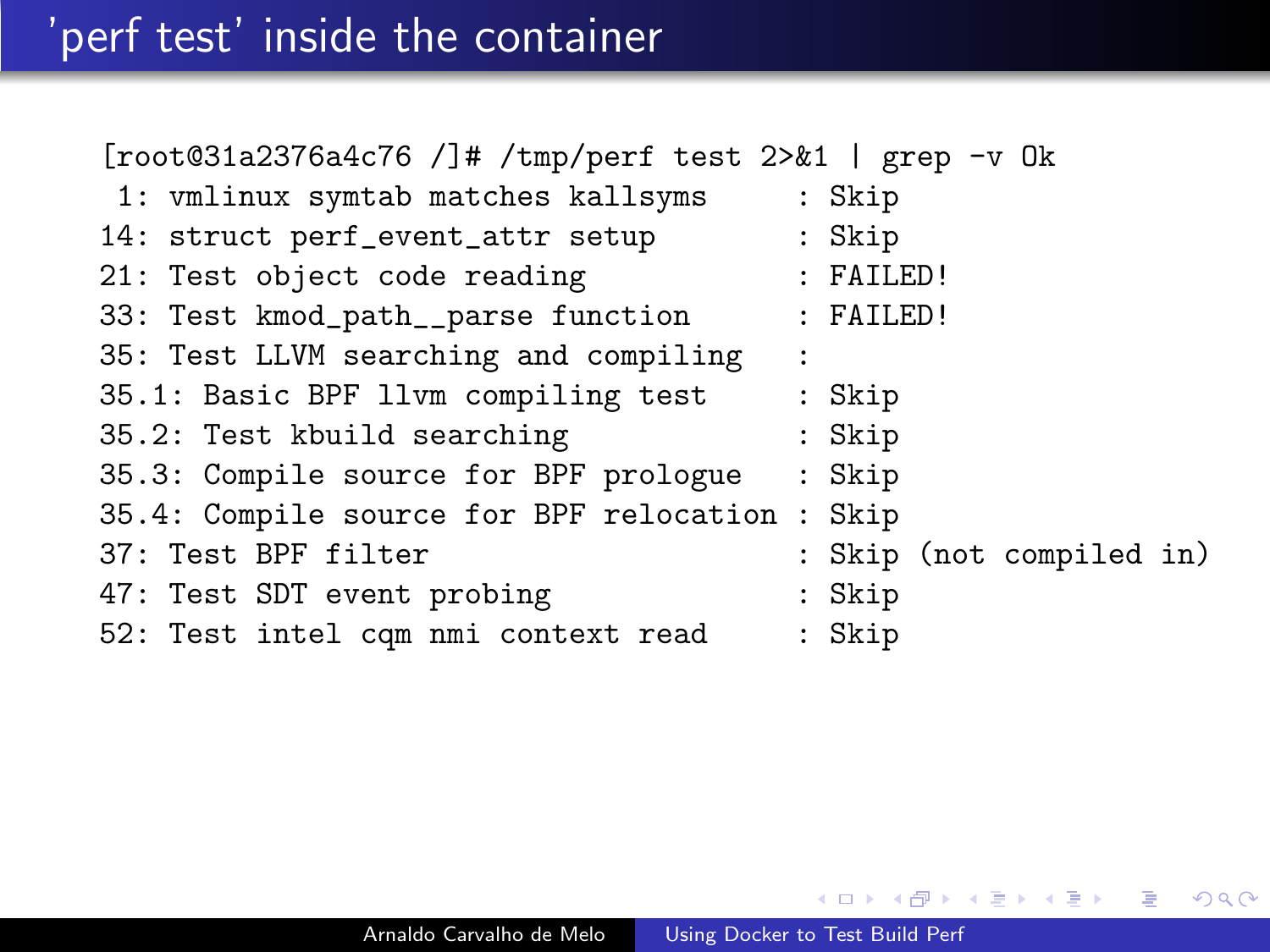## Automate all this: Dockerfiles

- Create images on top of those "fedora:N" base images
- Dockerfile: Docker's Makefile
- To create base images: tarball, debootstrap, fedpkg, etc

化重复 化重变

 $\Omega$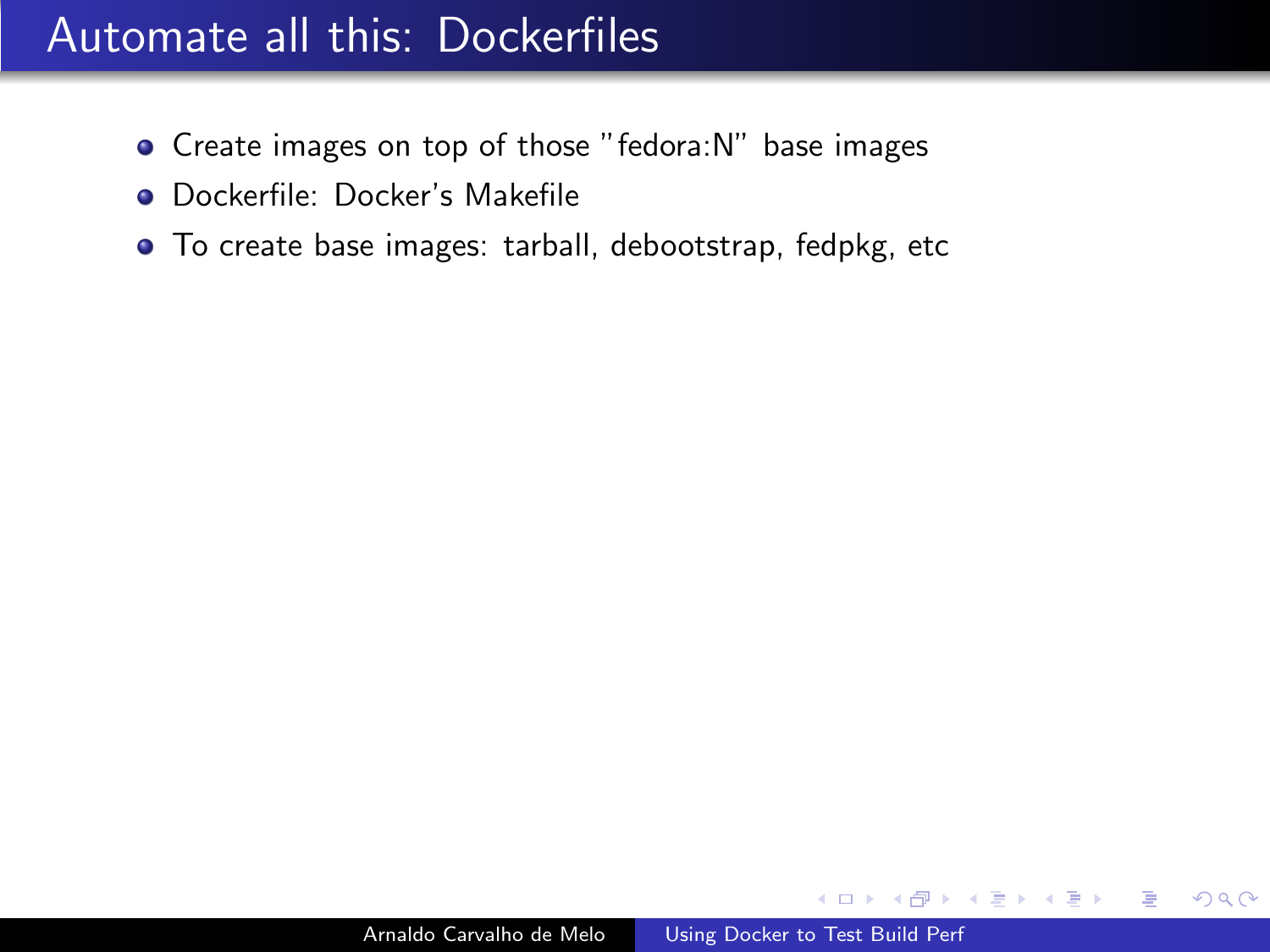## Fedora rawhide Dockerfile, simplified

```
[root@jouet rawhide]# cat Dockerfile
FROM docker.io/fedora:rawhide
RUN dnf -y install make gcc flex bison elfutils-libelf-devel \setminuselfutils-devel libunwind-devel xz-devel \
                   numactl-devel openssl-devel slang-devel \
                   gtk2-devel perl-ExtUtils-Embed python-devel \
                   binutils-devel audit-libs-devel && \
    mkdir -p /tmp/build/perf
ENTRYPOINT make -C /git/linux/tools/perf O=/tmp/build/perf
```
 $\mathbb{R}^n \times \mathbb{R}^n \xrightarrow{\mathbb{R}^n} \mathbb{R}^n \times \mathbb{R}^n \xrightarrow{\mathbb{R}^n} \mathbb{R}^n$ 

 $\Omega$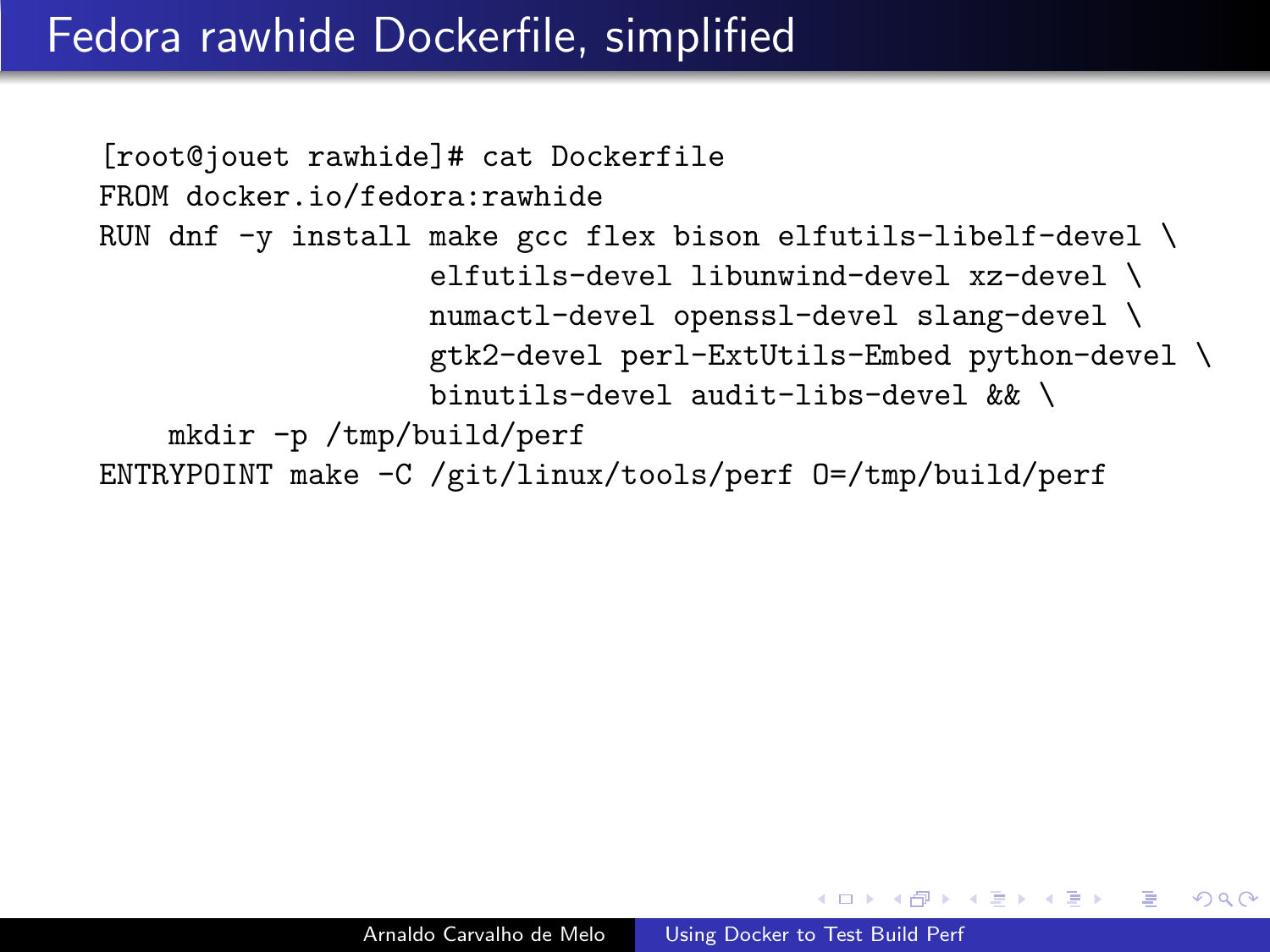## **Building the Image**

```
[root@jouet rawhide]# docker build -t fedora-build-perf .
Sending build context to Docker daemon 2.048 kB
Step 1 : FROM docker.io/fedora:rawhide
 ---> 575f262f71e0Step 2 RUN dnf -y install make gcc flex bison elfutils-libelf-devel \
                          elfutils-devel libunwind-devel xz-devel \
                          numactl-devel openssl-devel slang-devel \
                          gtk2-devel perl-ExtUtils-Embed python-devel \
                          binutils-devel audit-libs-devel && \
           mkdir -p /tmp/build/perf
 ---> Running in 7c760a77fbf9
Dependencies resolved.
<SNIP>
Complete!
 ---> cd2d189c994e
Removing intermediate container 7c760a77fbf9
Step 3 : ENTRYPOINT make -C /git/linux/tools/perf 0=/tmp/build/perf
 ---> Running in 7254db4a0d8a
 ---> d1b9d76573cf
Removing intermediate container 7254db4a0d8a
Successfully built d1b9d76573cf
```
イロメ イ母メ イヨメ イヨメーヨー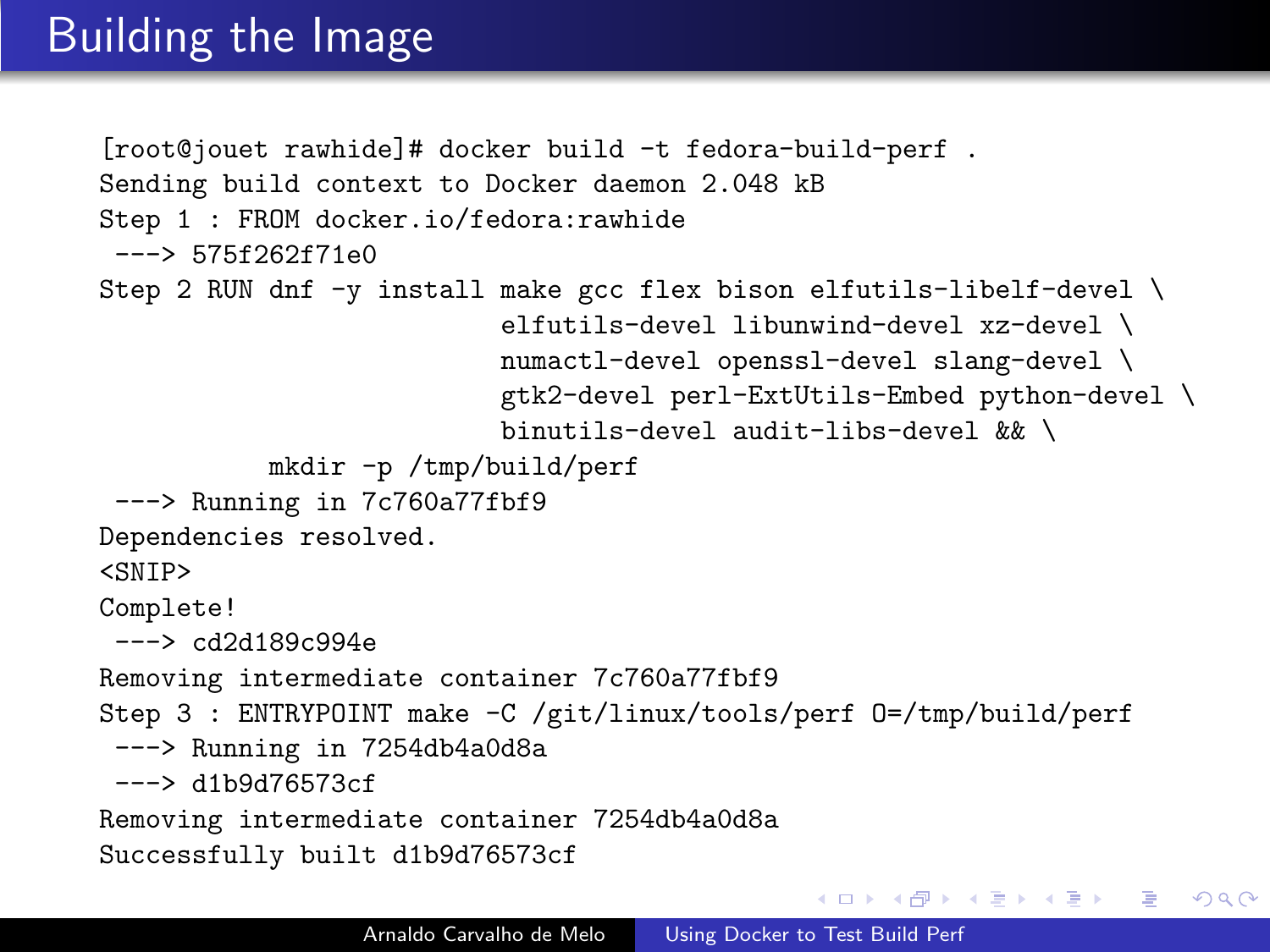#### New image created

- **•** Local image
- **•** Layer on top of the FROM image
- ENTRYPOINT: start building perf right away
- make exit value becomes the 'docker run' one

κÞ

つくへ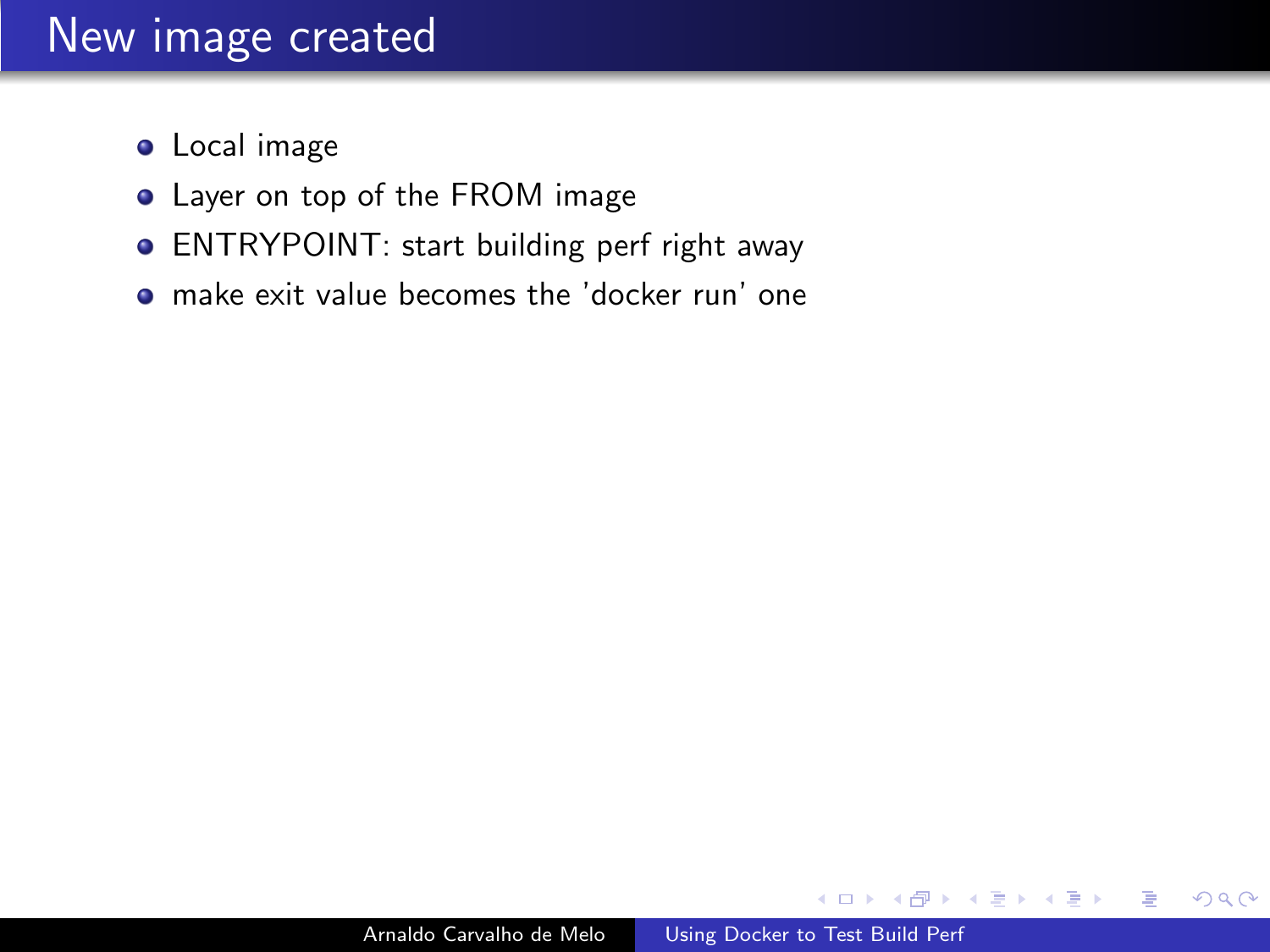[root@jouet rawhide]# docker images fedora\*

| REPOSITORY        | <b>TAG</b>  | IMAGE ID                         | CREATED                     | <b>SIZE</b> |
|-------------------|-------------|----------------------------------|-----------------------------|-------------|
| fedora-build-perf | latest      |                                  | d1b9d76573cf 10 minutes ago | 851.1 MB    |
| docker.io/fedora  | 24          | f9873d530588                     | 4 weeks ago                 | 204.4 MB    |
| docker.io/fedora  | 20 <b>m</b> | a3c57c6e3f04 5 weeks ago         |                             | 290.6 MB    |
| docker.io/fedora  |             | rawhide 575f262f71e0 5 weeks ago |                             | 196.5 MB    |
| docker.io/fedora  | 21          | 1a4b6ed2b9da 5 weeks ago         |                             | 241.3 MB    |
| docker.io/fedora  | $22 -$      | 2d3da2084d08 5 weeks ago         |                             | 188.7 MB    |
| docker.io/fedora  | 23          | 507cb13a2160 4 months ago        |                             | 204.7 MB    |

メロメ メ御 メメ きょく モメー

目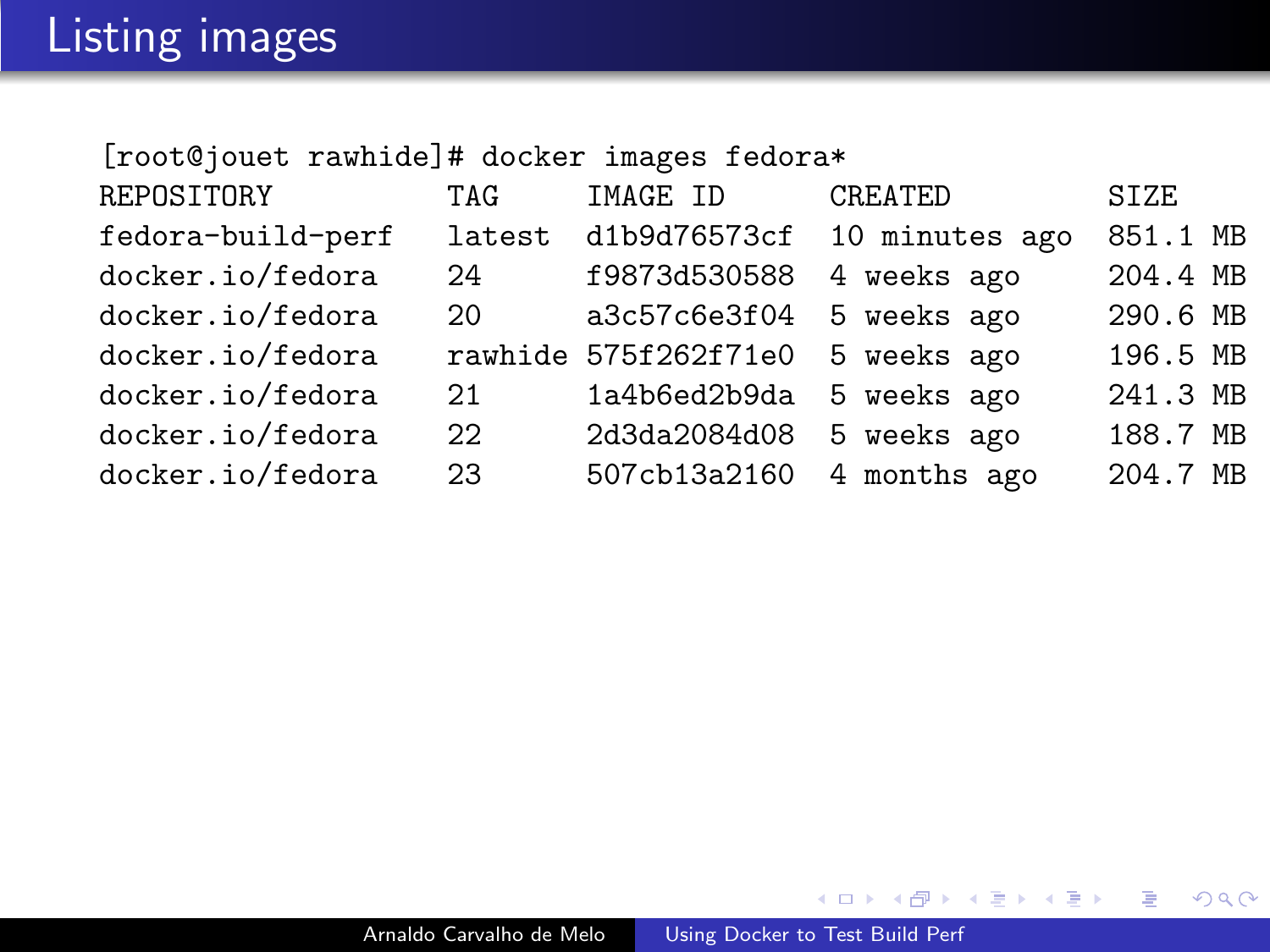## Running it

```
[root@jouet rawhide]# docker run -v /home/acme/git:/git:Z \
                             -ti fedora-build-perf
 BUILD: Doing 'make -j4' parallel build
Auto-detecting system features:
... dwarf: [ on ]
... dwarf_getlocations: [ on ]
... glibc: [ on ]
... gtk2: [ on ]
<SNIP>
 CC /tmp/build/perf/scripts/perl/Perf-Trace-Util/Context.o
In file included from /usr/lib64/perl5/CORE/perl.h:3905:0,
               from Context xs:23:
/usr/lib64/perl5/CORE/inline.h: In function 'S_cx_popsub_args':
/usr/lib64/perl5/CORE/cop.h:612:13: error: declaration of 'av' shadows
                                a previous local [-Werror=shadow]
<SNIP>
make: *** [all] Error 2
make: Leaving directory '/git/linux/tools/perf'
[root@jouet rawhide]# echo $?
2
```
イロト イ押 トイヨ トイヨ トーヨ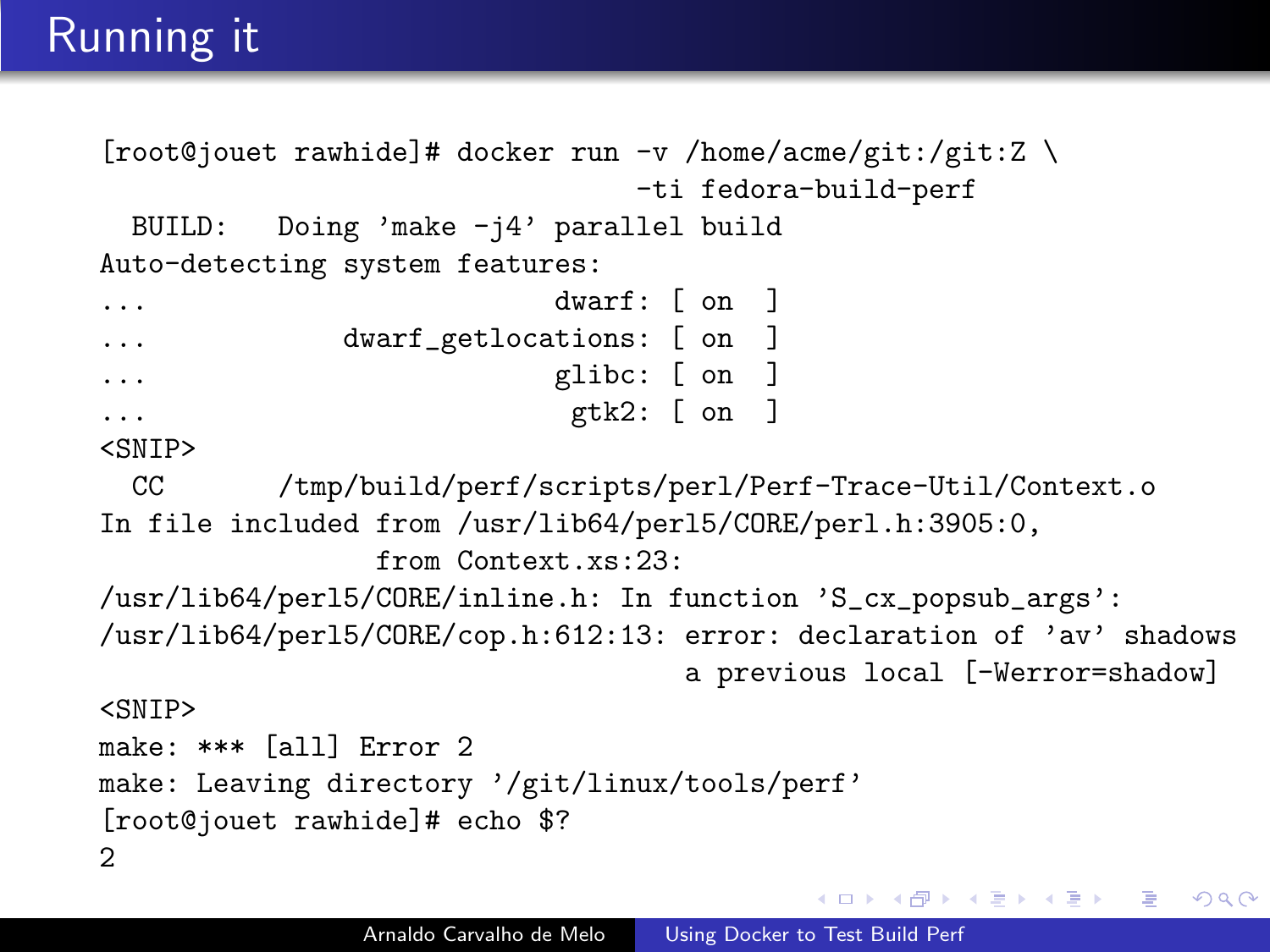## Issues so far

- The container is needs to shrink (851 MB)
- It failed, what to do?
- Enter the container and do the build interactively

 $\leftarrow$ 

a -b - 4 国 8 14 э  $299$ 

э

 $\rightarrow$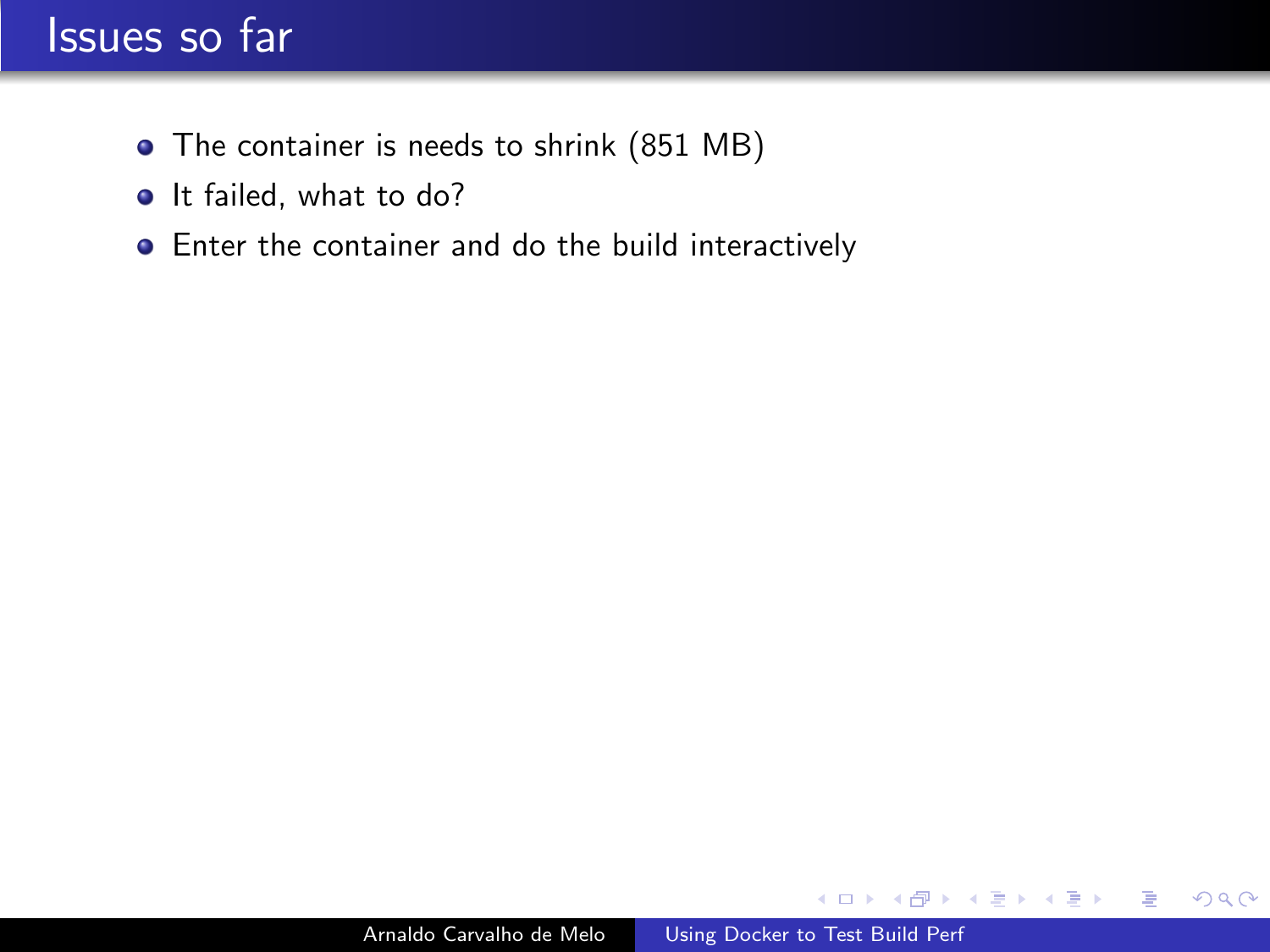## Fixing it all: Full Dockerfile

```
# docker.io/acmel/linux-perf-tools-build-fedora:rawhide
FROM docker.io/fedora:rawhide
MAINTAINER Arnaldo Carvalho de Melo <acme@kernel.org>
# Remove NO_LIBPERL=1 and fix perl breakage
RUN dnf -y install make gcc flex bison elfutils-libelf-devel \setminuselfutils-devel libunwind-devel xz-devel \
                   numactl-devel openssl-devel slang-devel \
                   gtk2-devel perl-ExtUtils-Embed python-devel \
                   binutils-devel audit-libs-devel && \
    dnf \neg clean all & \
    rm -rf /usr/share/doc /usr/share/gtk-doc && \
    mkdir -m 777 -p /tmp/build/perf /tmp/build/objtool && \
    groupadd -r perfbuilder && \
    useradd -r -g perfbuilder perfbuilder
USER perfbuilder
ENTRYPOINT make -C /git/linux/tools/objtool 0=/tmp/build/objtool && \
           make NO_LIBPERL=1 -C /git/linux/tools/perf 0=/tmp/build/pe
```
K ロ ▶ K @ ▶ K 글 ▶ K 글 ▶ │ 글 │ K 9 Q @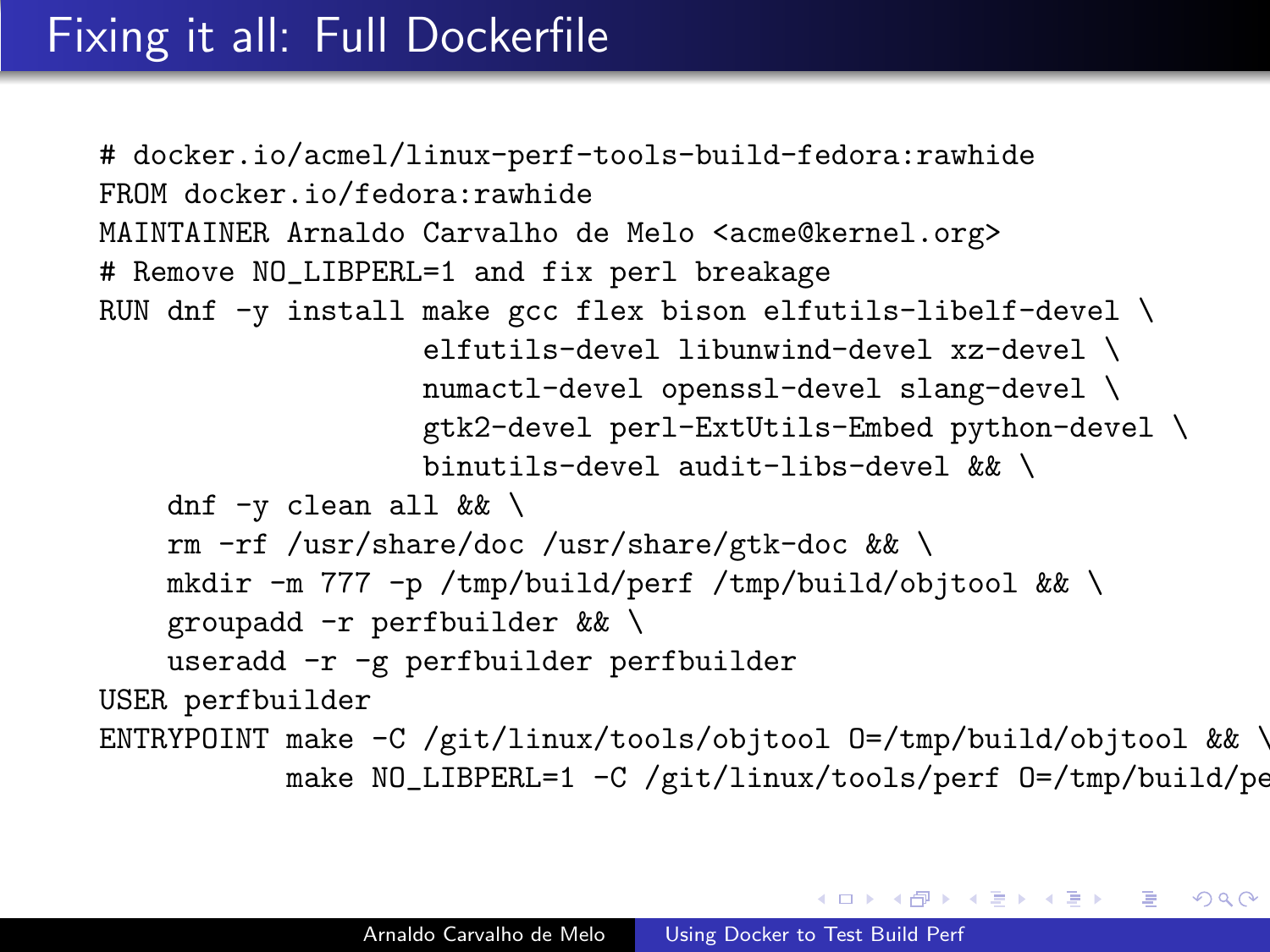|                  |                            |              |                       | [root@jouet rawhide]# docker images docker.io/acmel/linux-perf-tools-build-* |
|------------------|----------------------------|--------------|-----------------------|------------------------------------------------------------------------------|
| REPOSITORY       | TAG                        | IMAGE ID     | CREATED               | SIZE                                                                         |
| alpine           | 3.4                        | f303da6b9c30 | 4 days ago            | 297 MB                                                                       |
| android-ndk r12b |                            | 9fadf6cf0601 | 4 days ago            | 512.4 MB                                                                     |
| centos           | 5                          | e9df0e31192c | 4 days ago 468 MB     |                                                                              |
| centos           | 6                          | 2b42f9b929c2 | 4 days ago 364.7 MB   |                                                                              |
| centos           | $\overline{7}$             | 886b664936f8 | 4 days ago 432.6 MB   |                                                                              |
| debian           | $\overline{7}$             | d44dbbf005e5 | 4 days ago 479.8 MB   |                                                                              |
| debian           | 8                          | 8f4164c99b32 | 4 days ago 573.3 MB   |                                                                              |
| debian           | experimental               | 7e5f96e69180 | 4 days ago            | 946.5 MB                                                                     |
| fedora           | 21                         | 8e048f2a7bff | 4 days ago            | 630.7 MB                                                                     |
| fedora           | 22                         | ff03f5504609 | 4 days ago 663.3 MB   |                                                                              |
| fedora           | 23                         | b22953c81fe5 | 4 days ago 690.5 MB   |                                                                              |
| fedora           | 24                         | db43ea772bd4 | 4 days ago            | 548.3 MB                                                                     |
| fedora           | rawhide                    | 3f643429c61f | 4 days ago            | 714.4 MB                                                                     |
| mageia           | 5                          | 7097022c3c7b | 24 hours ago 594 MB   |                                                                              |
| opensuse         | 13.2                       | 3c6179aac365 | 4 days ago            | 523.7 MB                                                                     |
| opensuse         | 42.1                       | 53bbba672842 | 4 days ago            | 535.6 MB                                                                     |
| ubuntu           | 14.04.4                    | df3454f0b3b4 | 4 days ago 543.3 MB   |                                                                              |
| ubuntu           | 15.10                      | cd775ef633bc | 4 days ago 596.4 MB   |                                                                              |
| ubuntu           | 16.04                      | 245e625f955d | 4 days ago            | 611.5 MB                                                                     |
| ubuntu           | 16.04-x-armhf 1fe15532783c |              | 26 hours ago 332.3 MB |                                                                              |

イロト イ部 ト イ君 ト イ君 ト

目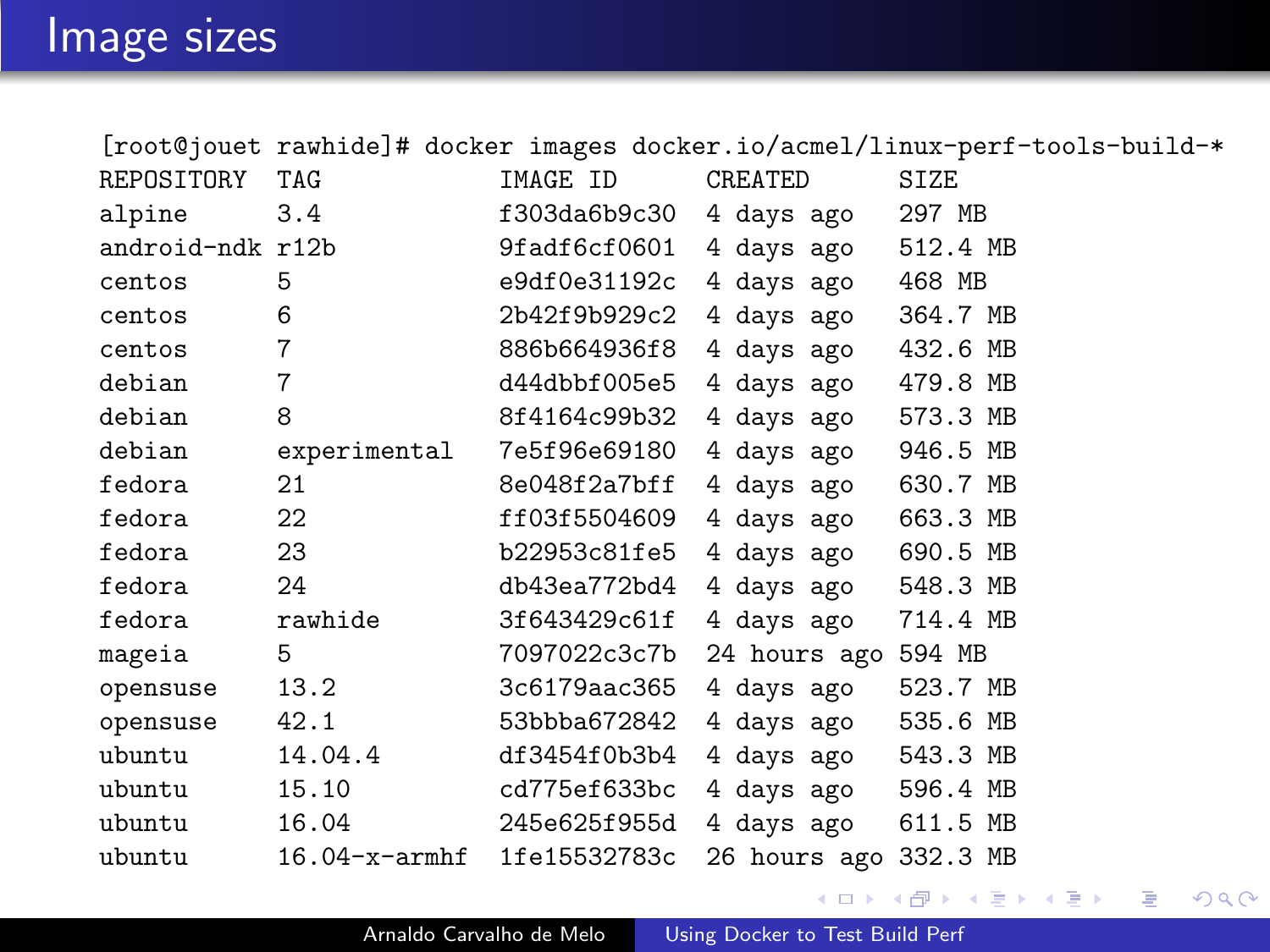## Run the build from inside the container

- Replace the ENTRYPOINT with /bin/bash
- Using the full Dockerfile, its not root anymore
- **o** Just call make
- Outside the container, do changes to the source
- **•** Rebuild inside and outside

```
# docker run --entrypoint=/bin/bash \
             -v /home/acme/git:/git:Z \
           -ti docker.io/acmel/linux-perf-tools-build-fedora:rawhide
bash-4.3$ cd /git/linux
bash-4.3$ make -C tools/perf O=/tmp
make: Entering directory '/git/linux/tools/perf'
  BUILD: Doing 'make -j4' parallel build
```
伊 ▶ イヨ ▶ イヨ ▶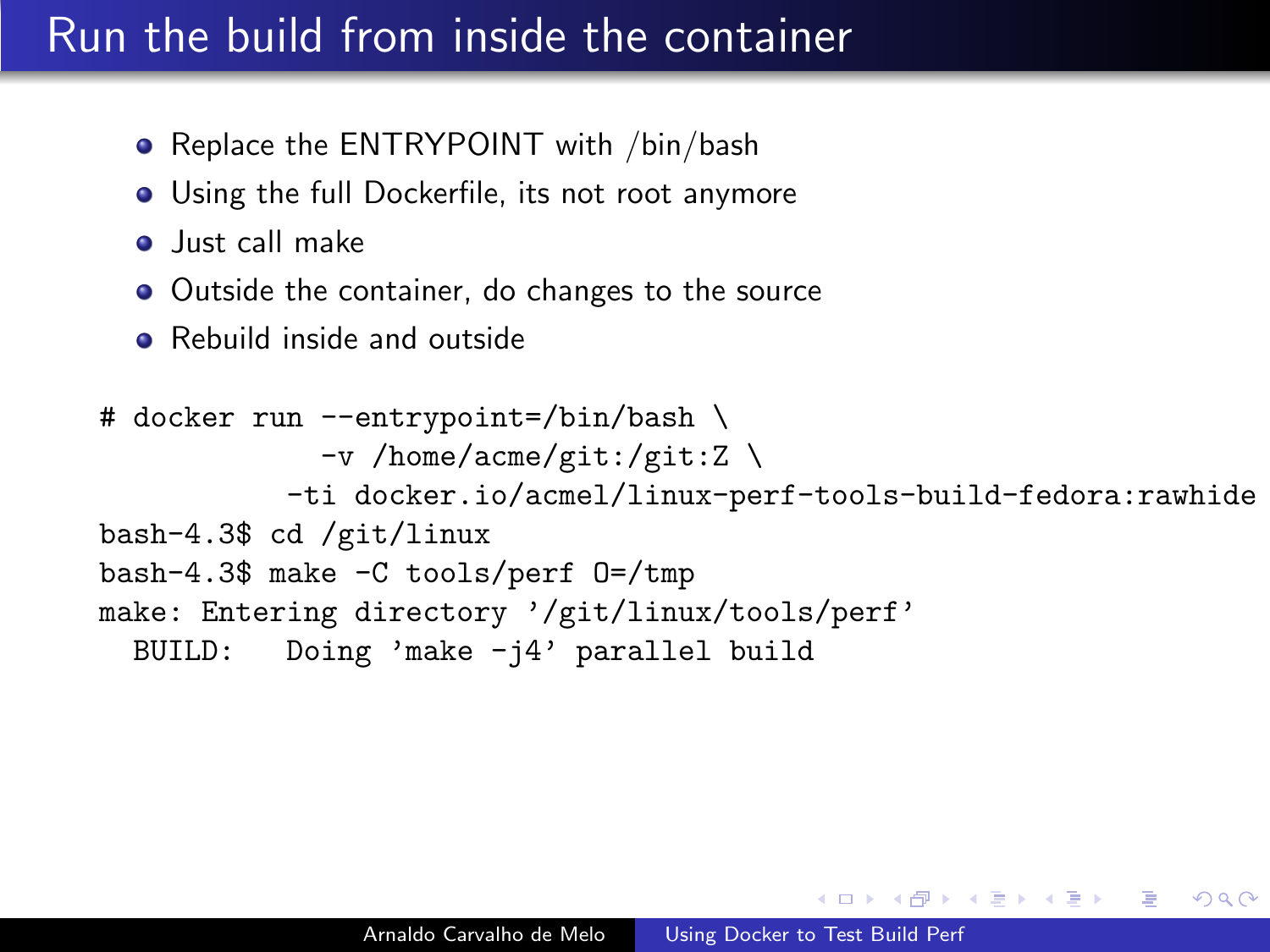# Publishing Images

- hub.docker.com
- Need to create an account at the image registry
- $\bullet$  docker login  $+$  docker push repository
- **•** Edit repository details on the web interface
- https://hub.docker.com/r/acmel/
- **o** docker pull also exists, done implicitly by docker run
- docker tag fedora:24 fedora:latest
- $\bullet$  Then docker run fedora  $==$  docker run fedora:24

つくへ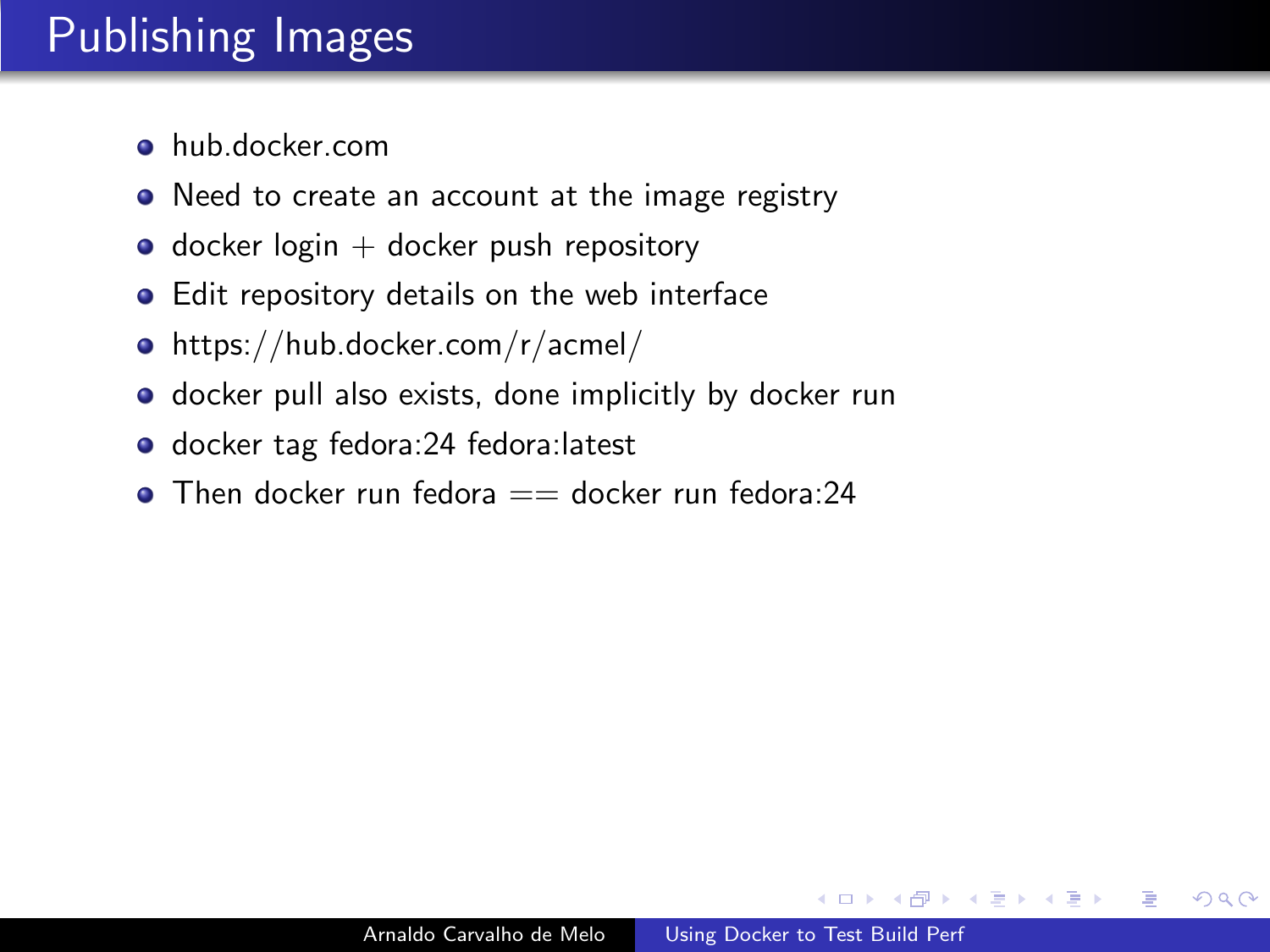## Testing them all

- Simplified script loop:
- **•** Full output on the next slide

for img in \$(docker images docker.io/acmel/\*) ; do docker run -v /home/acme/git:/git:Z -ti \$img done

 $299$ 

∢ 重 ≯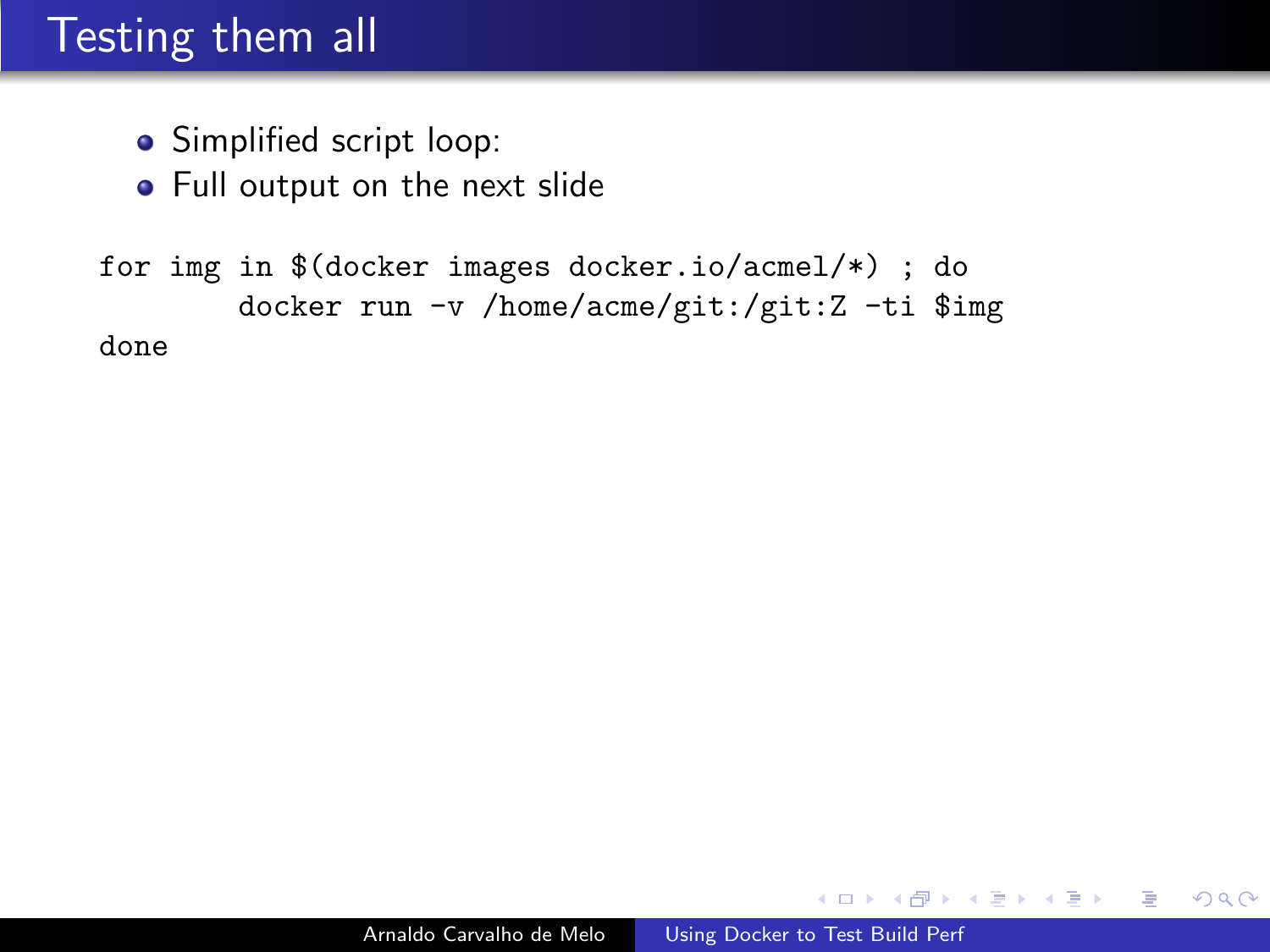#### Testing them all

[root@jouet ~]# time dm alpine:3.4: Ok android-ndk:r12b: Ok centos:5: Ok centos:6: Ok centos:7: Ok debian:7: Ok debian:8: Ok debian:experimental: Ok fedora:21: Ok fedora:22: Ok fedora:23: Ok fedora:24: Ok fedora:rawhide: Ok mageia:5: Ok opensuse:13.2: Ok opensuse:42.1: Ok ubuntu:14.04.4: Ok ubuntu:15.10: Ok ubuntu:16.04: Ok ubuntu:16.04-x-armhf: Ok real 12m9.994s

メロメ メ御 メメ きょくきょう

 $299$ 

目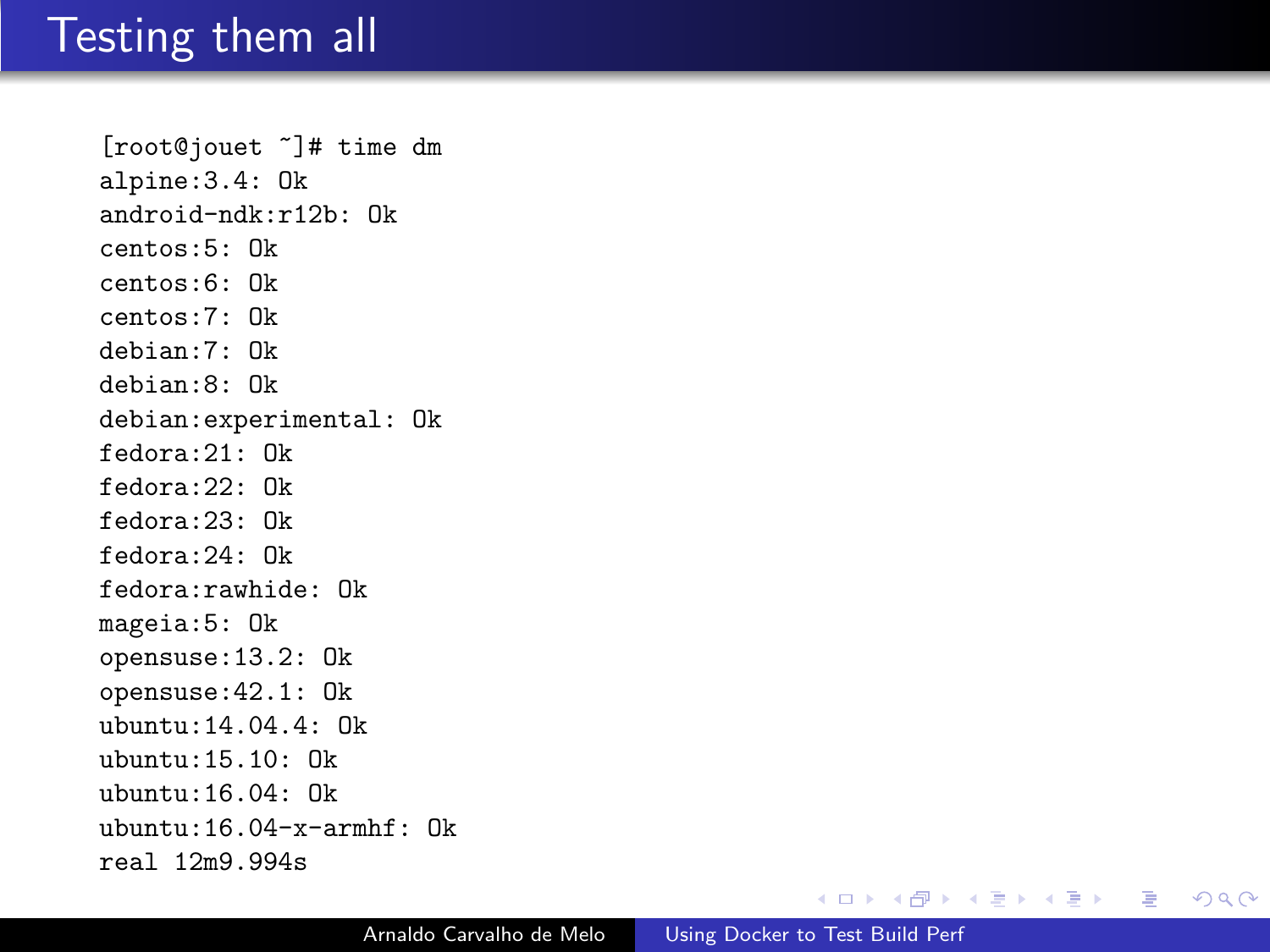## What is next

- Add to the upstream kernel sources
- Already goes in each pull request I send upstream
- kubernetes to distribute the build over multiple machines
- Nodes with Fedora, RHEL and RHEL Atomic Host
- **o** perf test
- make -C tools/perf build-test

 $\Omega$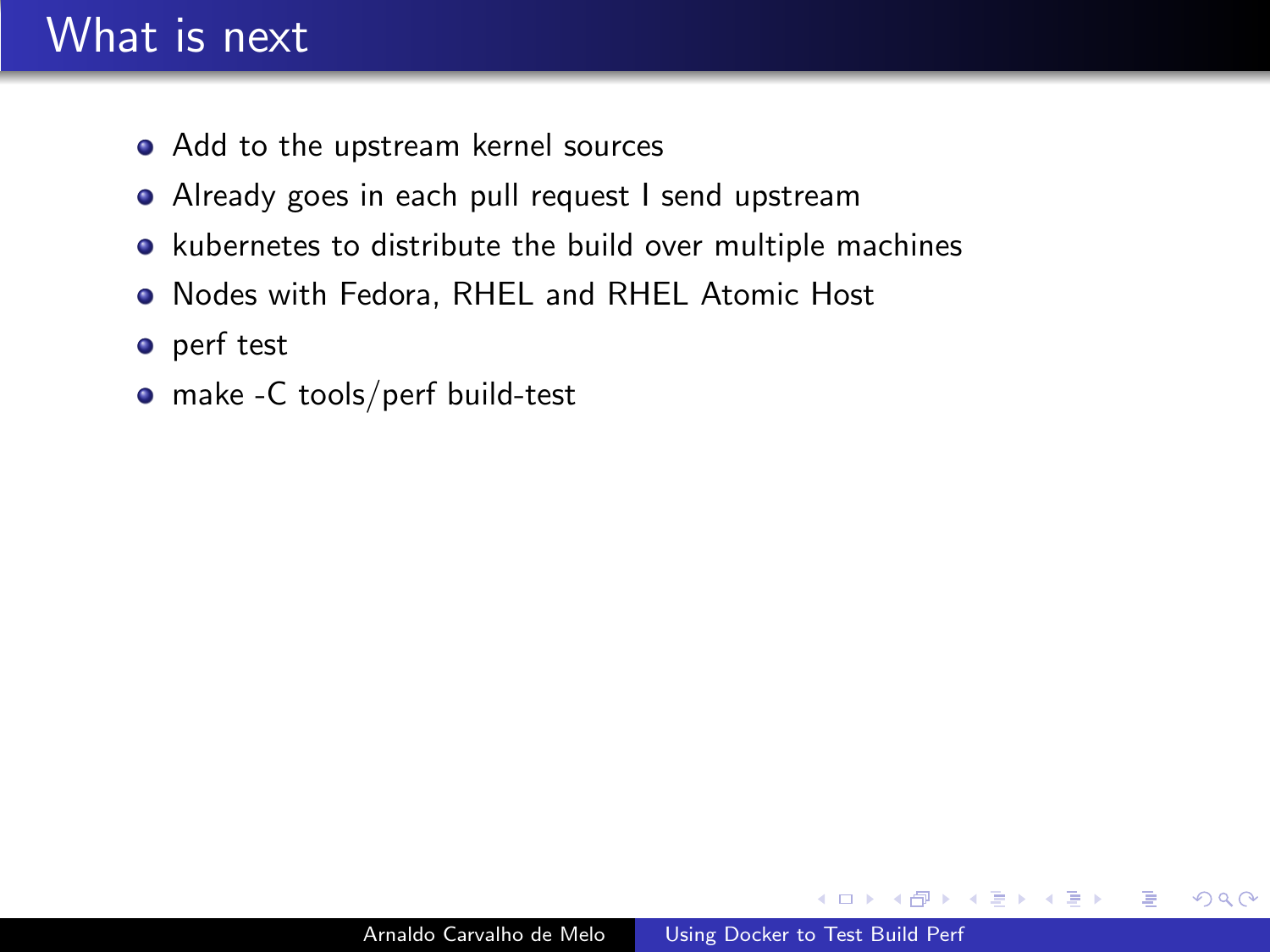```
# docker.io/acmel/linux-perf-tools-build-debian:8
FROM docker.io/debian:8
MAINTAINER Arnaldo Carvalho de Melo <acme@kernel.org>
ENV DEBIAN_FRONTEND noninteractive
RUN apt-get update && \
    apt-get install -y apt-utils \&&\ \apt-get install -y make gcc flex bison libelf-dev libdw-dev \
                       libunwind-dev libaudit-dev libssl-dev \
                       libslang2-dev libgtk2.0-dev libperl-dev \
                       python-dev libiberty-dev binutils-dev \
                       liblzma-dev libnuma-dev && \
    apt-get clean -y & \lambdarm -rf /usr/share/doc /usr/share/gtk-doc && \
    mkdir -m 777 -p /tmp/build/perf /tmp/build/objtool && \
    groupadd -r perfbuilder && \
    useradd -r -g perfbuilder perfbuilder
USER perfbuilder
ENTRYPOINT make -C /git/linux/tools/perf 0=/tmp/build/perf && \
           make -C /git/linux/tools/objtool O=/tmp/build/objtool
                                            K ロ > K @ → K 할 > K 할 > 1 할 → 9 Q Q*
```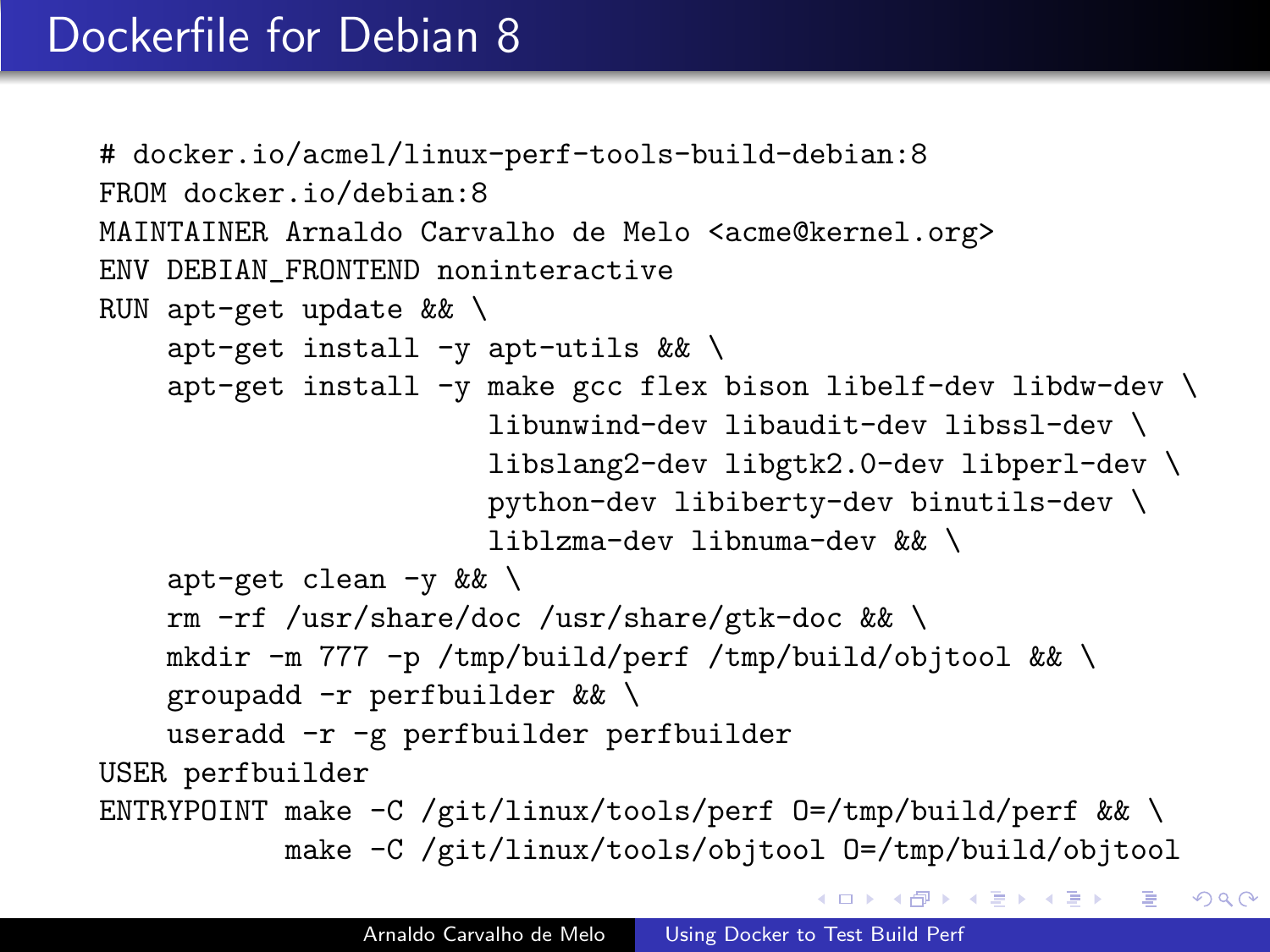## Another Dockerfile: Android NDK

```
[root@jouet arm]# cat Dockerfile
# docker.io/acmel/linux-perf-tools-build-android-ndk:r12b
FROM docker.io/fedora:24
MAINTAINER Arnaldo Carvalho de Melo <acme@kernel.org>
ENV SOURCEFILE=android-ndk-r12b-linux-x86_64.zip
RUN dnf -y install make bison flex unzip && \
    dnf -y clean all && \
    mkdir -m 777 -p /tmp/build/perf && \
    curl -OL http://dl.google.com/android/repository/${SOURCEFILE} && \
    unzip -d /opt ${SOURCEFILE} && \
    rm -f ${SOURCEFILE} && \
    rm -rf /opt/android-ndk-r12b/sources \
           /opt/android-ndk-r12b/platforms/android-[19]* \
           /opt/android-ndk-r12b/platforms/android-2[0-3]* \
           /opt/android-ndk-r12b/platforms/android-24/arch-mips* \
           /opt/android-ndk-r12b/platforms/android-24/arch-x86* \
           /opt/android-ndk-r12b/toolchains/x86* \
           /opt/android-ndk-r12b/toolchains/mips* \
           /opt/android-ndk-r12b/toolchains/llvm* \
           /opt/android-ndk-r12b/prebuilt/ \
           /opt/android-ndk-r12b/python* \
           /opt/android-ndk-r12b/shader-tools/ &&\
    groupadd -r perfbuilder && \
    useradd -r -g perfbuilder perfbuilder
USER perfbuilder
ENV NDK=/opt/android-ndk-r12b/
ENV NDK_TOOLCHAIN=${NDK}/toolchains/...../bin/arm-linux-androideabi-
ENV NDK_SYSROOT=${NDK}/platforms/android-24/arch-arm
ENTRYPOINT make -C /git/linux/tools/perf 0=/tmp/build/perf \
                ARCH=arm CROSS COMPILE=${NDK_TOOLCHAIN} \
                EXTRA_CFLAGS="-pie --sysroot=${NDK_SYSROOT}"
[root@jouet arm]#
```
メロメ メ母メ メラメ メラメー

重